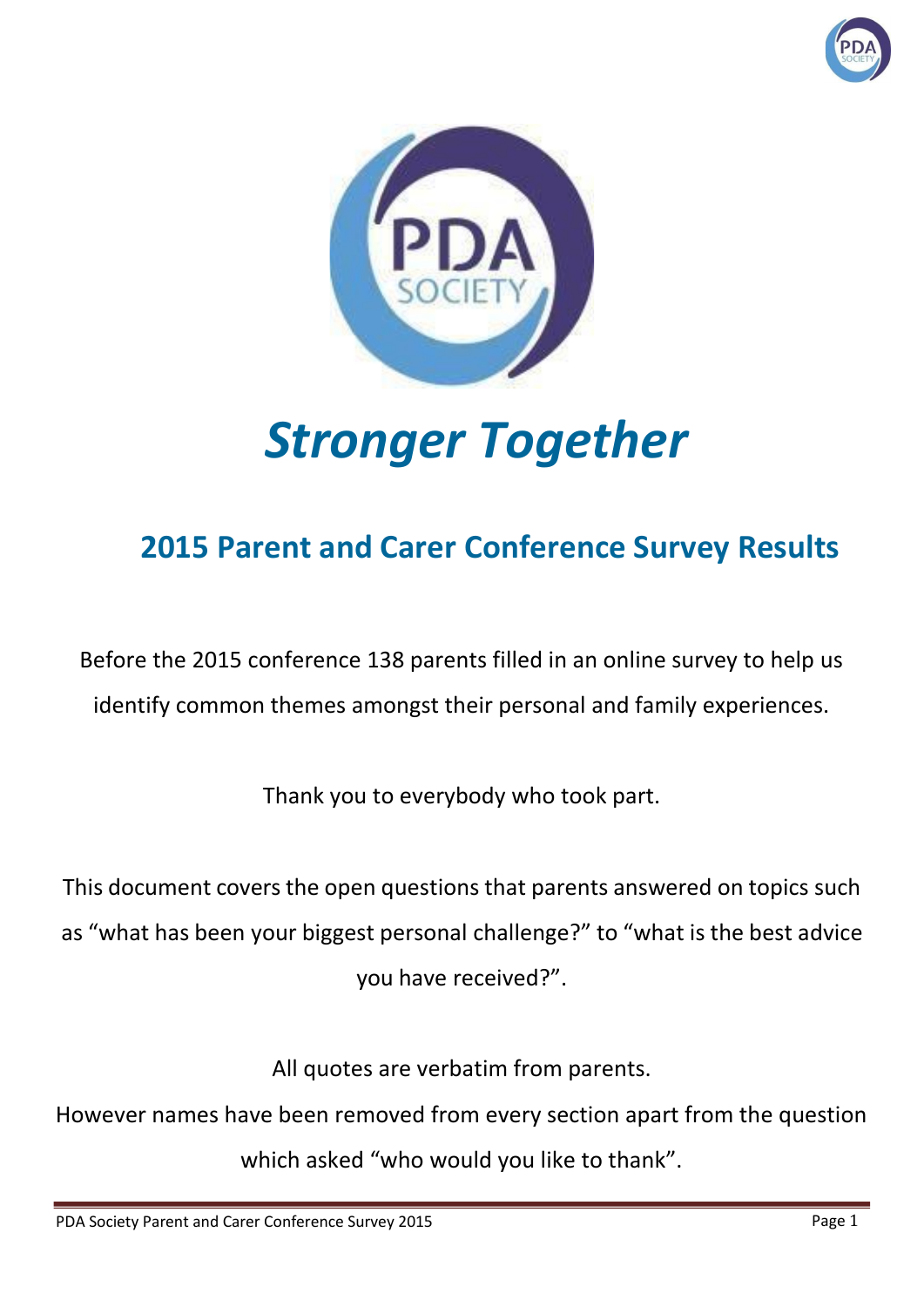

## **2015 Parent and Carer Conference Survey Results**

#### **Contents**

| Page 1  | "What has been your biggest personal challenge?"                |
|---------|-----------------------------------------------------------------|
| Page 12 | "What has been the best piece of advice you have received?"     |
| Page 18 | "What one piece of advice would you give to a parent/carer who  |
|         | suspects or has just found out their child has PDA?"            |
| Page 25 | "What has been your biggest reward in terms of being a          |
|         | parent/carer of a child with PDA?"                              |
| Page 32 | "Is there anyone you would like us to say "thank you" to at the |
|         | conference?"                                                    |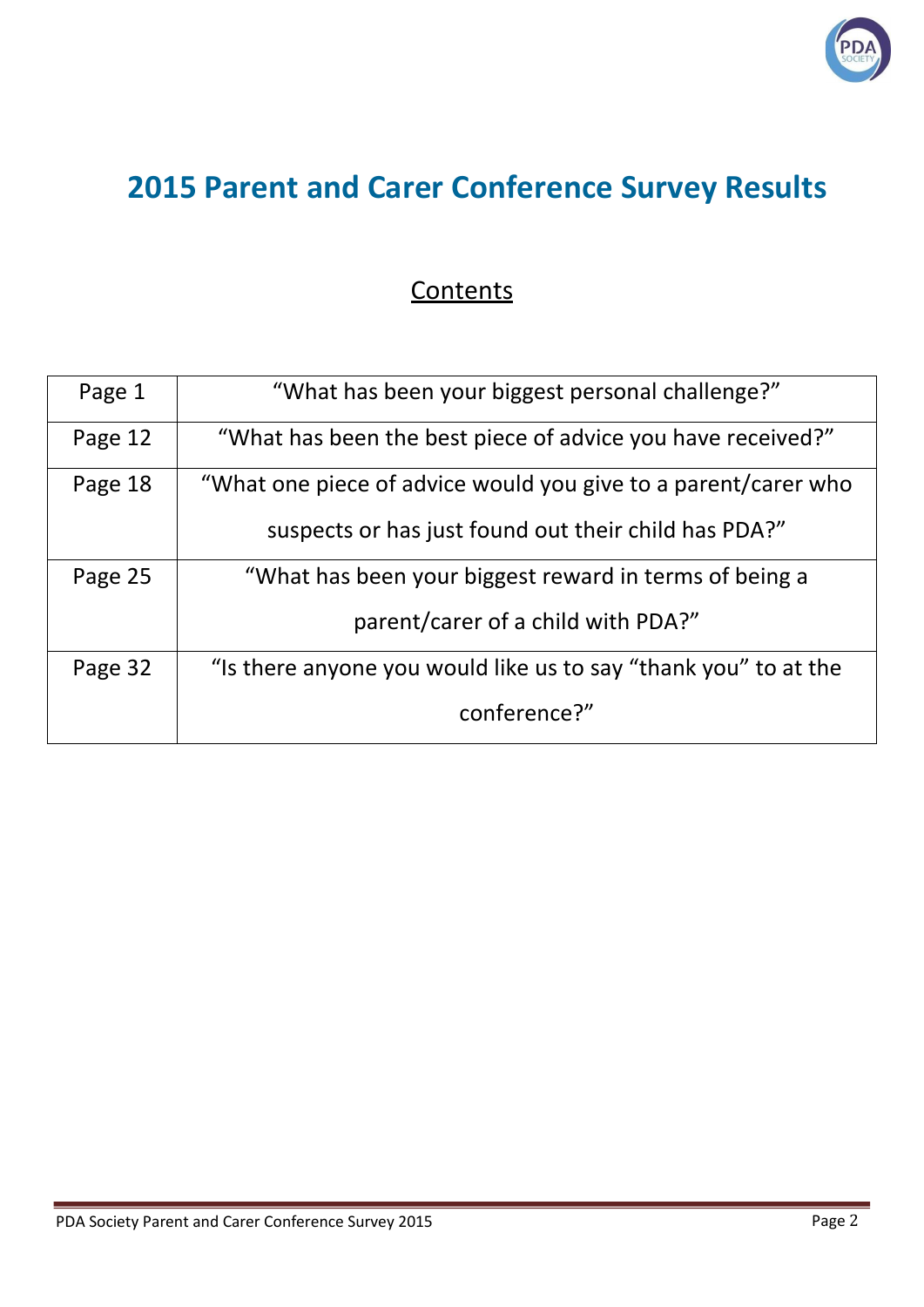

## **Question 1: What has been your biggest personal challenge?**

- Juggling everything.
- **Getting him out if the house, to follow instructions and be self-motivated**
- Unable to identify the triggers. Unpredictable behaviour.
- **Feelingjudgedbyothers(andmyself,attimes)asabadparentandmychildbeing viewed as naughty.**
- Feeling like I'm not a good parent
- **Dealing with violent outbursts.**
- Giving up career, social life and the huge pressure on family, destroying marriage and limiting siblings' opportunities.
- **Watching the trauma child faces every day.**
- The physical violence when he was younger and how to manage that
- **Helping with his anxiety and dealing with his aggression.**
- Unbearable stress from repeated failure of placements.
- **Beingheard! NeverheardofPDAandwe'restillnot100%she'sa100%fit. We worry about her extremely low self-esteem, anxiety and obsessive behaviour.**
- Gaining support and diagnosis and dealing with the meltdowns
- **Being patient and forgiving**
- Being controlled
- **The factthat we are constantly exhaustedandhave to do battlewith the authorities to even get noticed,**
- Never being supported.
- **Getting school to understand that it the way they deal with her and the social interactions that cause the increase in anxiety and then the challenging behaviour we have to deal with athome.**
- Learning to let go of control (of mine and my child's life) and handing the control to my child in a safe and guided way.
- **Learning to live a new kind of "normal"**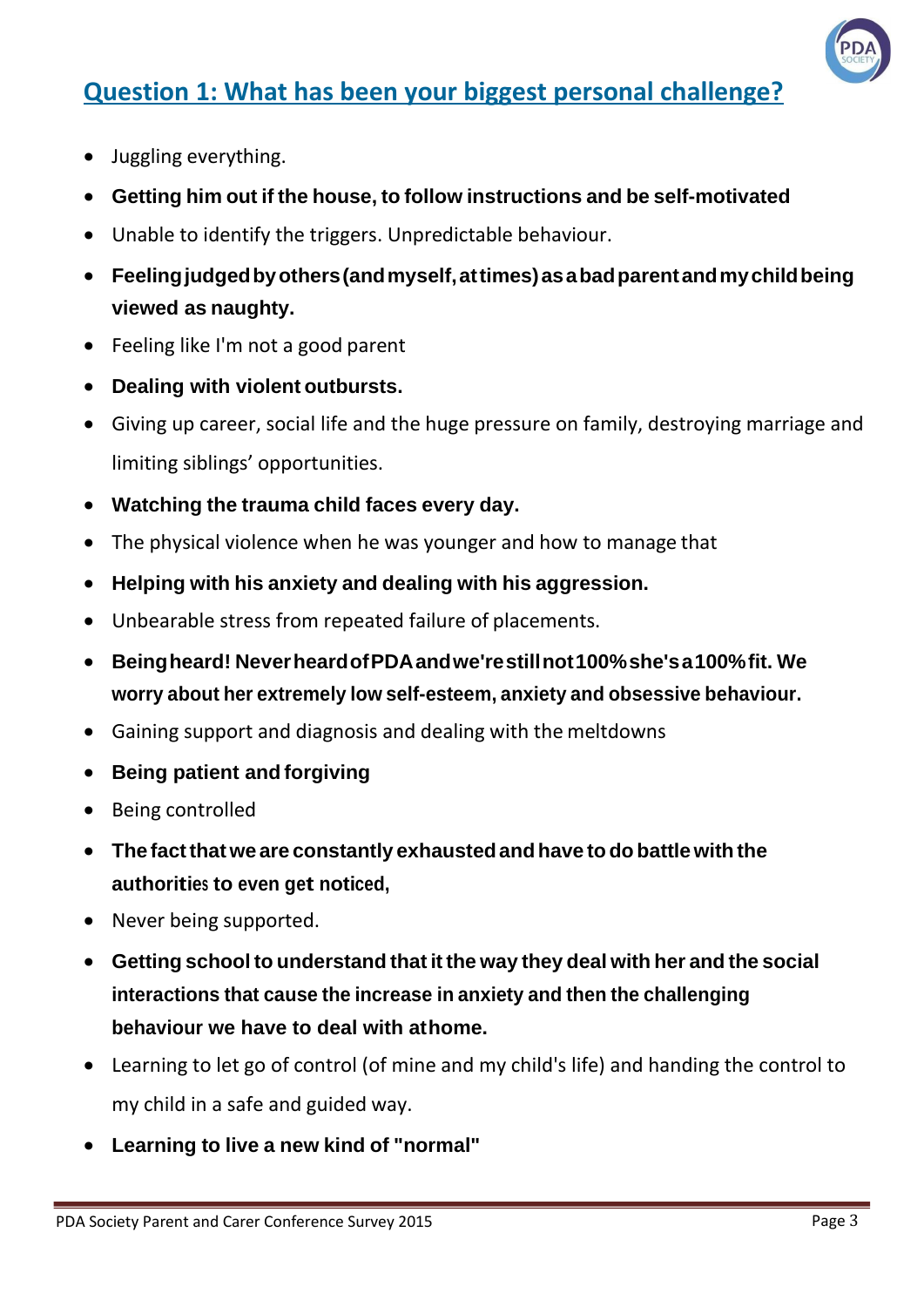

- Initially I went through phase of grief and lots of anger. It was hard to accept. And other people's reactions were awful ("at least it's not cancer"; I think my (very successful) husband has autism too). It felt very lonely. Still does.
- **Findingchildcareismybiggestproblembyfarthough-mysonisvery demanding andcanbeaggressive,sonormalchildminderswon'ttakehim.I haven'tfounda solution and it is unbelievably stressful.**
- Staying calm in the face of demand avoidance and challenging behaviour, and knowing you have to face it everyday
- **Weknewsomethingwasnotright. Weaskedforhelp/supportfrom2yrs.old. He was 13yrs. old when we finally got help!**
- With the family pushing & pushing. & going through a lot of difficult situations.
- **FamilylifenotbeingashappyasIwouldhavethought&balancingneedsofPDA child and NT sibling & hearing that he wants to not be here**
- Feeling that I have let him down in some way, being misunderstood and judged
- **The biggest challenge has been dealing with meltdowns and what boundaries to put in place**
- Trying to get help with anxiety issues.
- **Thedisruptionthishascausedfamilylife.Notbeingabletogoouton planned activities because he refuses to get up.**
- This caused major stress for his father, who then walked out on the family because he felt that at this time of his life he deserved to do things he wanted. So I have been left to handle not only the general life issues of a PDA, but also the extra demands and emotional issues brought on by his father abandoning ship.
- **ThebiggestchallengeIthinkisgettinghimtoseehowimportanteducationisand togethimany form ofqualifications,thenmanagingthe frustrationhehas that he cannot just get to where he wants to be like 'Now'.**
- I could write a book about the challenges. Getting him out of bed and motivated to do anything- huge daily/hourly challenge that covers all aspects of his life. If there is no motivation in doing something then it just won't happen or it becomes adrag.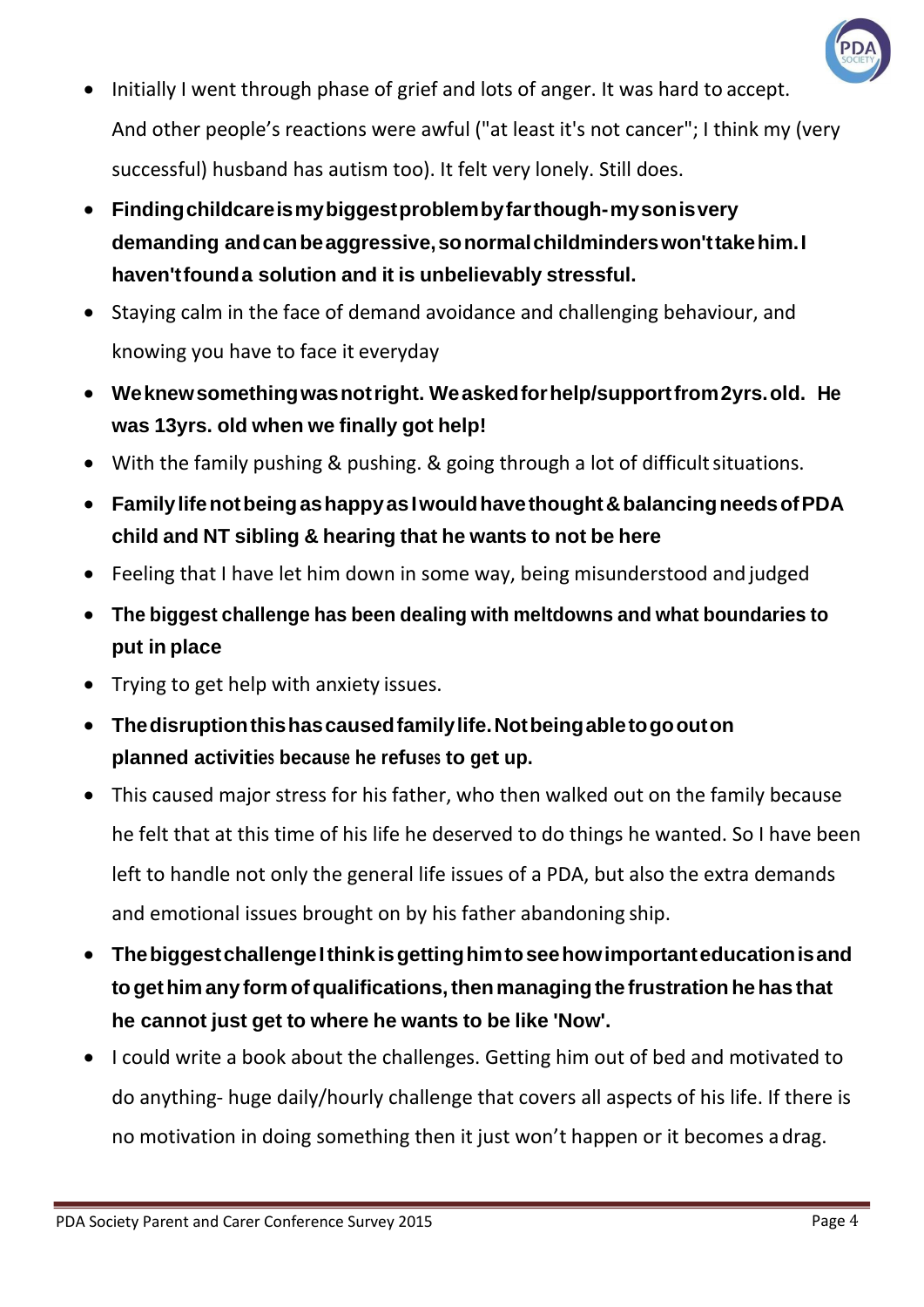

- When my son is around other children, observing that he is different.
- **Enabling my son in a system which does not accept the validity of PDA as a conditionandinparticular,theabilitytomakeprogressinaneducational setting. Helpingothers(includingprofessionals)tounderstandthatheisnot 'simplya naughty boy',**
- Balancing family life and trying to manage the education system and my son's best interests.
- **Managing the stress of constantly running into brick walls in terms of his behaviour and what to do about it - whilst trying to hold down a career and be a single parent**
- Gosh, the impact it has on our family life. For me it's living with someone who is so inconsistent, Jekyll & Hyde.
- **Dealing with my own fear & anger.**
- Lack of support with services and diagnosis, we had to pay for a private diagnosis
- **Self-belief-believingthatIreallydoknowmychildbest and myunderstandingof herbehaviourasPDAdriveniscorrectandIamnotjustapoorparentwhodoesn't discipline/set boundaries/follow routinescorrectly.**
- Unpredictable violent behaviour and self-harming.
- **Learningjusttotakeeachdayasitcomesashave2otherkidsneverhadtoadjust things as much as we do know**
- Coping with unpredictable mood swings and aggression
- **Understanding and being able to communicate with her calmly**
- Challenging behaviour at home and spiralling mood swings. Getting her last primary school to understand the rising anxieties and to put appropriate strategies into to support her.
- **Beingunabletoreadthesignsbeforemeltdownandnotunderstanding his behaviour.**
- The exhaustion of having to find different strategies to get her to do the basic things.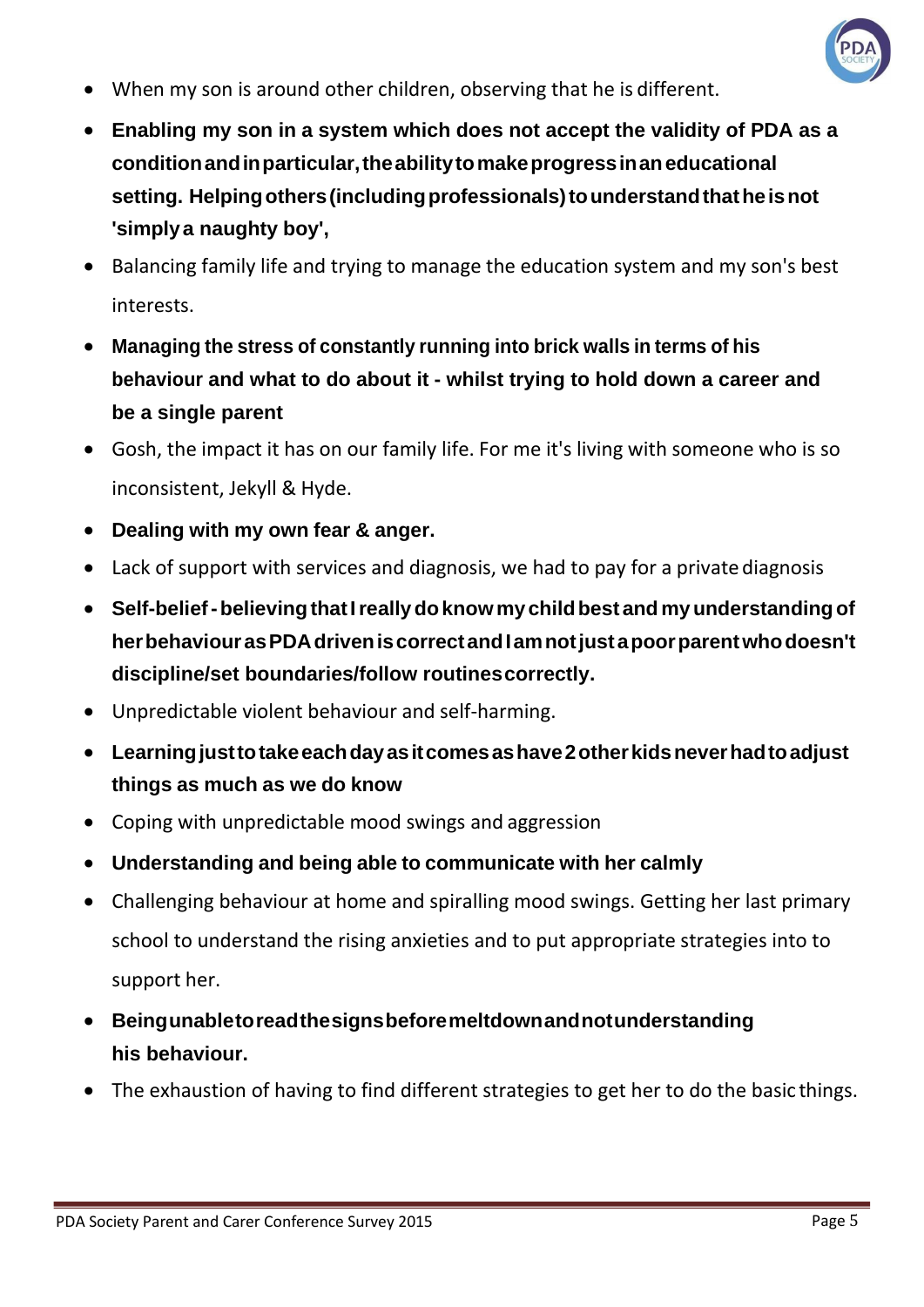

- **The struggle of being seen/seeing myself as a "bad parent" and "not able to control" my son.**
- Constantly asking myself, what I have "done wrong" this time to cause a particular meltdown/angry outburst/aggressive behaviour
- **Daily life**
- Being believed that my child has a problem it's not my parenting skills
- **Understanding his complex needs within a system which spent all its efforts blocking support and blaming parents for the difficulties**
- Getting the correct diagnosis
- **Battling with/dealing with outside agencies - LA, NHS.**
- Finding out what is wrong with my child when nobody will listen & trying to find ways around the demands.
- **Professionals being ill informed and malicious**
- Not taking the verbal and physical aggression personally! It feels like I'm under attack but have to try and remember that underneath there is a child with high anxiety levels.
- **Nobeingable topredictorplanwithany expectationof achievingthe goal. Something as simple a buying a bra could result in a full meltdown**
- I am a grand-parent so I can answer observing the effect on the parents and family and not, until recently, knowing what the problem was and, now knowing, the lack of support.
- **Understanding my daughter, and how best to help her.**
- Working through an EHC plan and finding suitable education provision
- **Overcoming my own and my parents'/boyfriend's fixed ideas of discipline/parenting skills**
- Not being able to parent the way I'd like to, seeing my child struggle and feel helpless.
- **Getting his difficulties recognised by infant school staff and getting referrals to professionals.**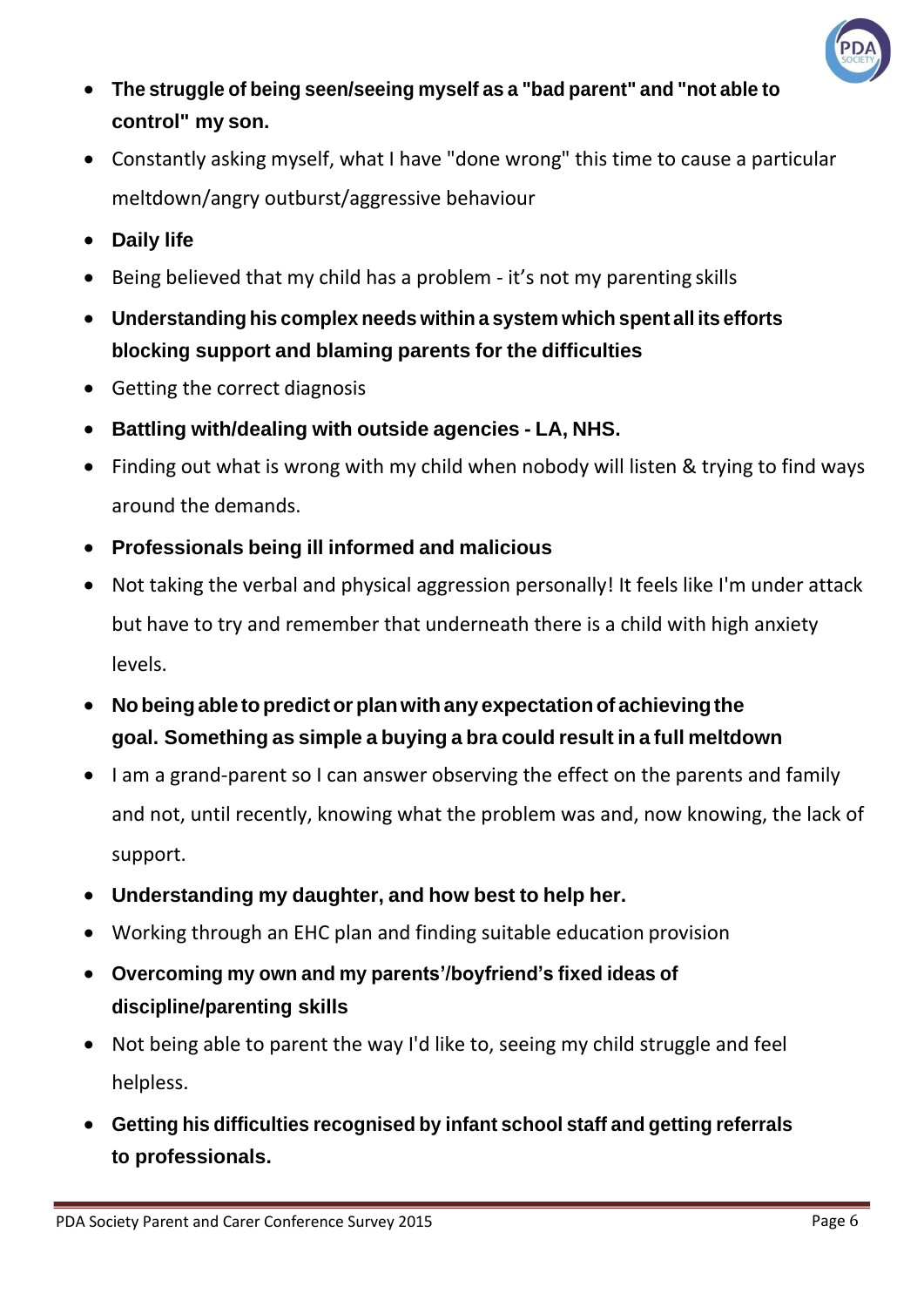

- Sudden outbursts, not worrying about what other people might be thinking during public meltdowns
- **KEEPING HER SAFE.COPING WITH MEETING HER NEEDS ALONGSIDE MEETING MY SON, WHO HASASD.**
- Having to give up work to care for her for the last 6 years
- **Effect PDA has on our family. Trying to make grandparents understand.**
- Don't know how to manage it
- **Helping them to makefriends**
- Dealing with my child's depression is the worst.
- **Being believed byprofessionals**
- No one understands or sees what I see. Isolation in dealing with this constantly.
- **Having to relate to my son in a manipulative ratherthan straight way, and constantly think about how he will respond.**
- Making people understand that PDA exists (including the local CAMHS) and that he had it. It wasn't officially recognised. He still doesn't have an official diagnosis
- **Nobody understanding just how difficult everyday life is.**
- Dealing with the battle of parents in his previous school. They did petitions in front of us in the playground to demand their child doesn't mix or work with my son. They made countless complaints and alienated him and myself.
- **Not being able to plan things as a family.**
- Feeling as no one believes you.
- **Tryingtogetadiagnosis;thelackofsupportorcarethatmatchesher complex needs**
- Coping with physical aggression.
- **Lack ofrecognition, had to fightto be believed,fightfor support,fightfor help at school**
- 24 hour challenge of behaviour and we are currently housebound
- **Being taken seriously in a borough that doesn't recognise it.**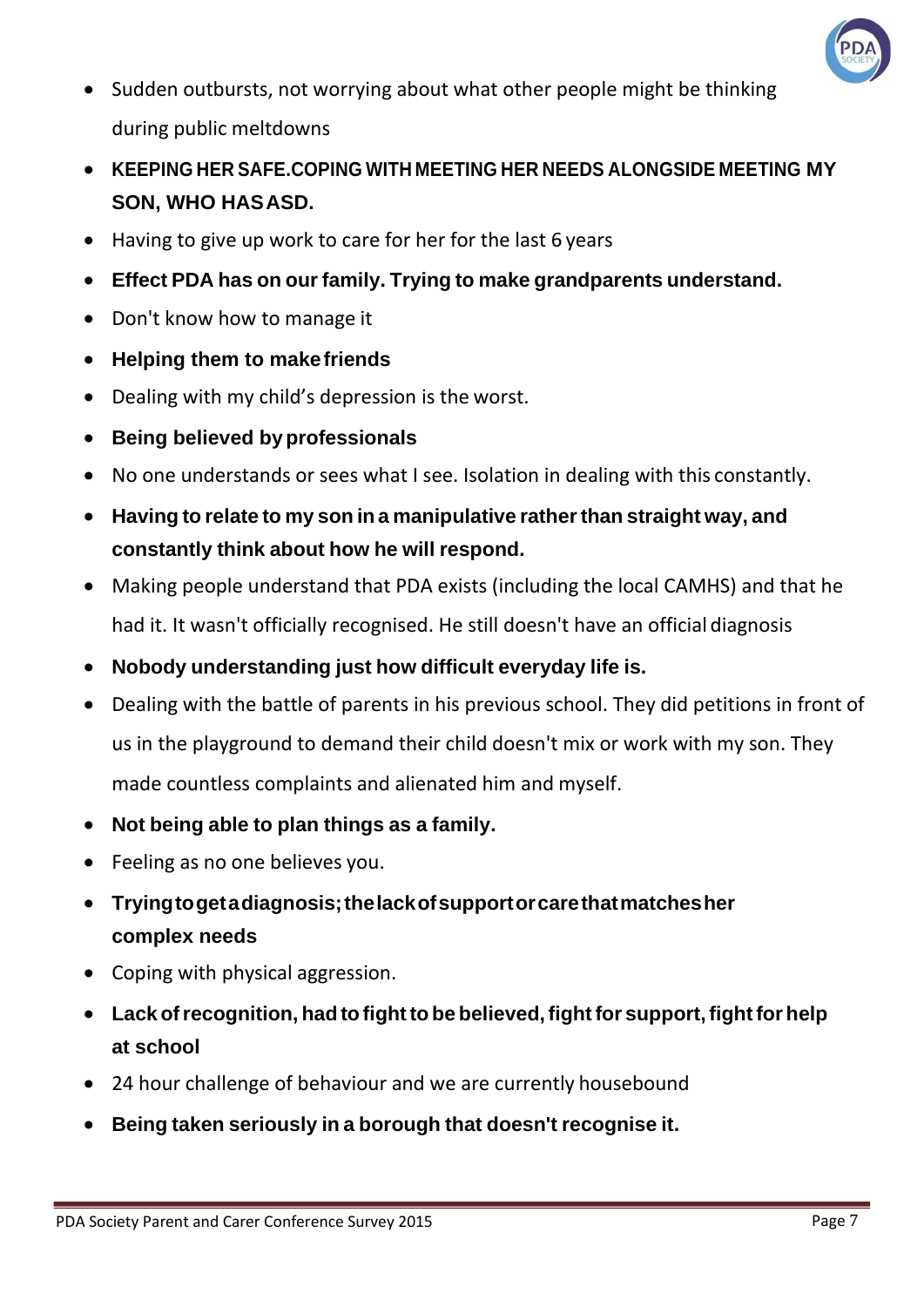

- My mental wellbeing and capacity to cope, keeping our family together, raising awareness on PDA with school staff and maintaining good communication with teachers
- **Getting the right support forher**
- Fighting to get heard by professionals and getting support.
- **Managingmyson'sviolentmeltdowns,beingisolatedandnotbeingabletoleave the home to do everydaytasks.**
- Getting others to understand, listen; she could have been helped earlier instead behaviour issues got her taken away, assaulted, in a minibus crash and hospitalised twice under others care then sent back with no help and traumatised
- **Retaining own sanity and stayingmarried**
- Managing unpredictable behaviour at home (aggressive verbally and physically) towards parents and sibling
- **Coping alone**
- The general demands; dealing with Meltdowns (especially in public), Having him take control and not me! The list goes on....
- **First,understandingwhyhehassuchproblems,andsecond,tryingtofindasolution.**
- Dealing with the powerless is the problem it's heart-breaking to watch your child 'disintegrate'
- **Understanding why my son does what hedoes - Try to understand how he feels**
- Education or lack of
- **Whenhestoppedgoingtoschoolandstayedinbedallthetime.EventuallyCAMHS hadhimsectionedandhewenttoanadolescentpsychiatricunitforamonth,toget adiagnosis(autism?Asperger's?).Wenevergotthediagnosisbecausehegot ulcerative colitis. This didn'trespond to any treatment, so he had to have a total colectomyoperation.Henowhasacolostomybag-whichhewillobviouslyhave for the rest of hislife.**
- Lack of understanding and appropriate support from those paid to provide support
- **Having no support network and his constant strange behaviourtowards me.**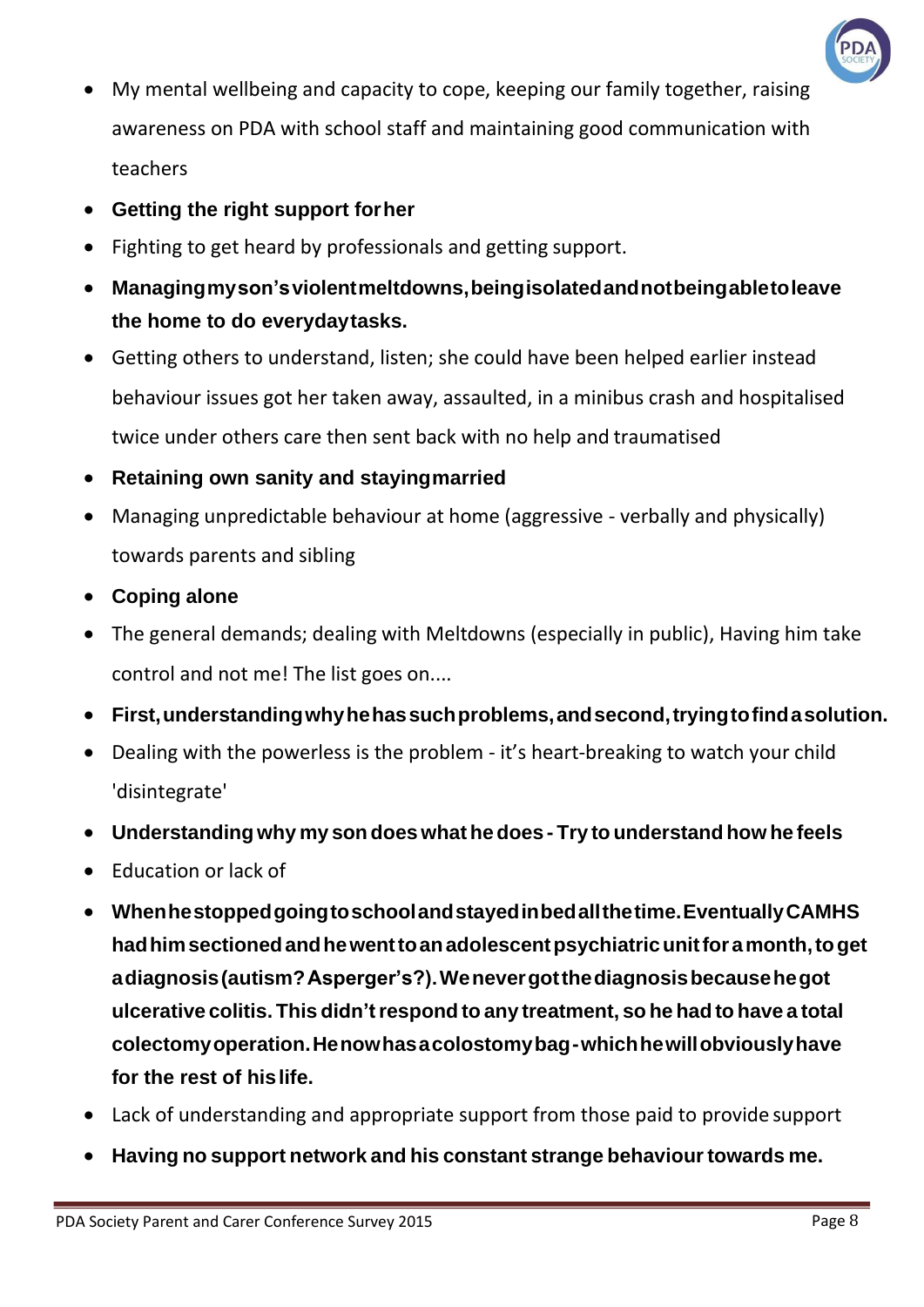

- School attendance
- **Achieving a diagnosis and constantly fighting for recognition and understanding of PDA.**
- Severe off the wall behaviour coupled with school refusal starting suddenly. Treated as parenting issue and written off as weak ineffective parents who were over anxious. No assessments until grandparents finally realized severity of the issue and kindly funded them.
- **Socially isolated. The 'support' provided by school being completely inappropriate formyson.Parentingsupportalsoacompleteinsult.Feltlikethey hadaGCSEin child behaviour and we had PhD level in comparison. If we said didn't think it would work we were told we were too weak and ineffective and felt bullied.**
- Other people and their lack of empathy and understanding.
- **Relentless. Exhausting. No support. Terminated my career for now and probably permanently impacted my earningpotential**
- Impact on my marriage.
- **Not knowing aboutPDA, my son hashadadiagnosis for 4 yearsbuttherewas always somethingthatdidn't addupandonce Iwas informed aboutPDA itmade sense**
- Being an advocate for my son, always having to stick up for him when people don't understand.
- **Non-compliance and anger**
- Fighting for an education for my son
- **Managing meltdowns**
- Too difficult to answer
- **The early years were really tough, whenhewas very aggressive at schoolandless so at home.**
- Trying to help my son with strategies so he was less aggressive.
- **FeelingthatIshouldbedoingsomethingaboutthe"inappropriate"behaviour that happens but knowing that if I do, things will escalate into a meltdown.**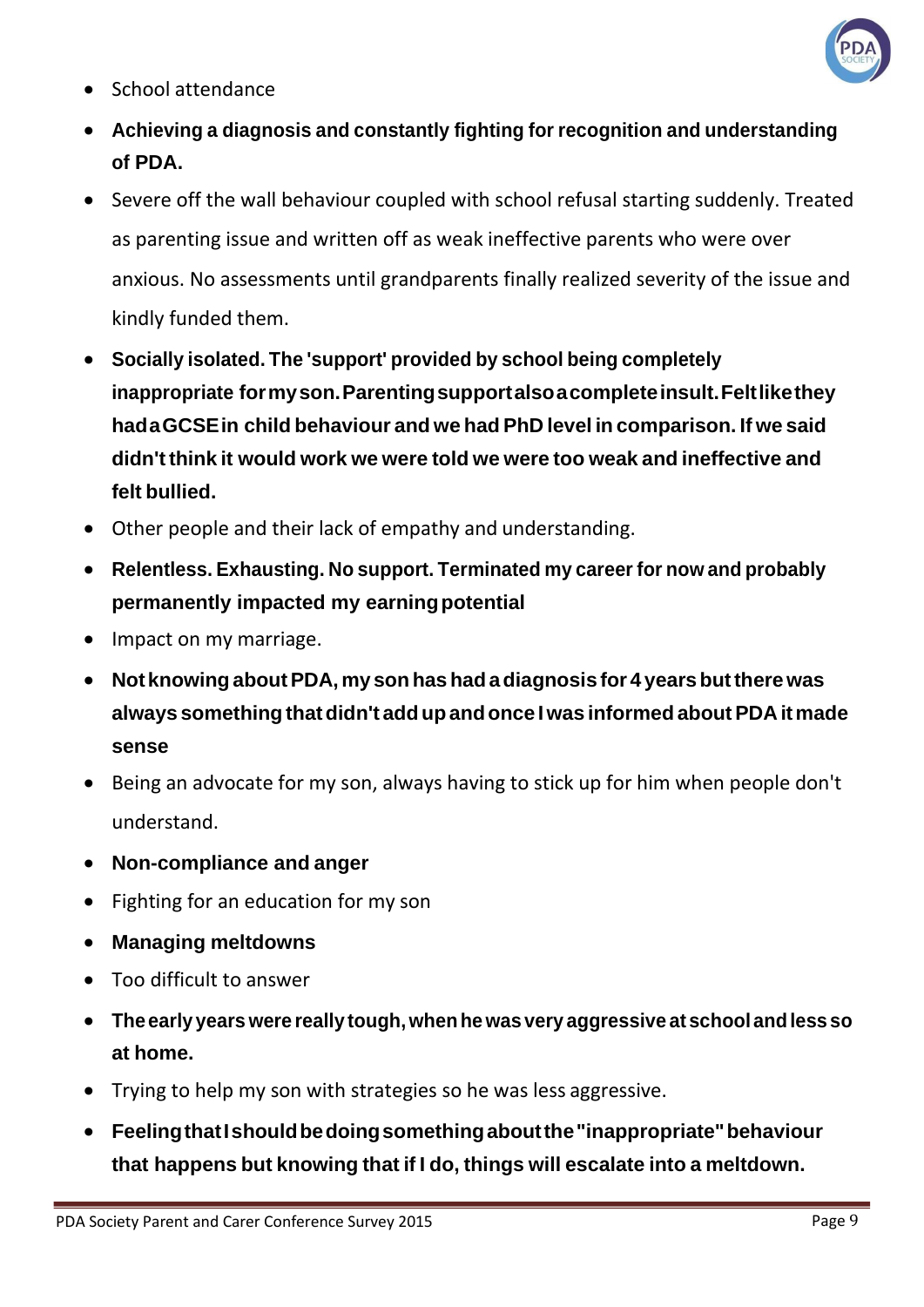

- Lack of understanding and intolerance by others.
- **Coming to terms that yourlife with your child is not going to be how you imagined it, that you are not going to be able to go traveling to far off places and show him the wonder of the world,that you are not even going to be able to go to museums, orfestivals. That yourlife is now based around your house as your child needs to stay home.**
- Dealing with the anger and refusal
- **Socialservicesandbeingplacedonasection47forneglectandthefocusbeingon ourparenting and attachmentto son, whenwe are parents to 3 and have anolder childwithASD.Thementalstressandimpactonourrelationshipasparentshas beenimmense.Ironicallytheonlyprogressinhelpingoursonhasbeenviaour persistenceandNOTviaSocialServices.AfterayearonaCPOs47ournewsocial worker actually said today "why aren't you being supported by the disabilities team?" system is NOT working. We deal daily with verbal and physical assaults from our child. Our house is damaged; we've physical and mental scars as have our other children. We love our son and we won't stop fighting to get him the help and support him and we need. We are our child's best advocate.**
- Not having a never-ending supply of patience!
- **Been believed. Going through child protection investigation with allegation of induced and fabricated illness (all found to be totally unfounded) but most of all dealing with anxiety relating to school, their ignorance, the fact that they are allowedtodothisandmyson(amongstmanyothersIknow)sufferwhatcan only be described as emotional abuse due to education and the current system**
- Getting a diagnosis and for people to see that it is not a parenting issue
- **Patience and a change of personal views on how i believed children should be brought up**
- Dealing with challenging behaviour. Fighting professionals. Lack of support. Isolation.
- **Getting listened to as my son holds anxieties at school and out. If they don't see it then it doesn't exist right??**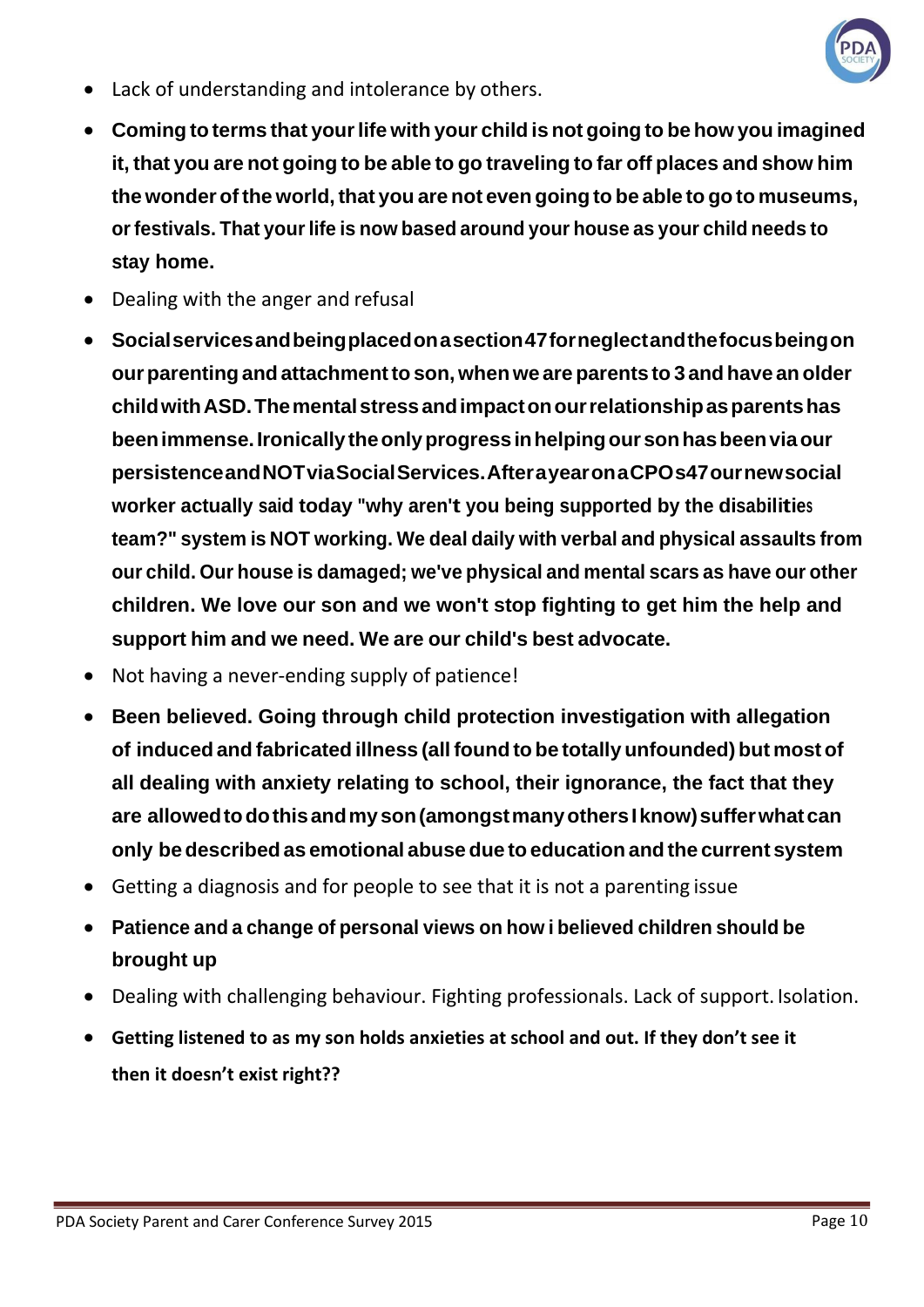

- **Living with her constant violent meltdowns constant anxieties about nearly everythingshedoesn'tdrawbreathforfiveminutestheeffectithasontheother twochildrenIcouldgoonandonshewasoutofshookfor15monthstreated like dirt had massive negativeimpact**
- Isolation child needs so much control, I can't leave the home.
- **Their anxiety and temper tantrums, CAMHS refusal to recognise PDA, inappropriate school setting and lack of understanding of girl's needs.**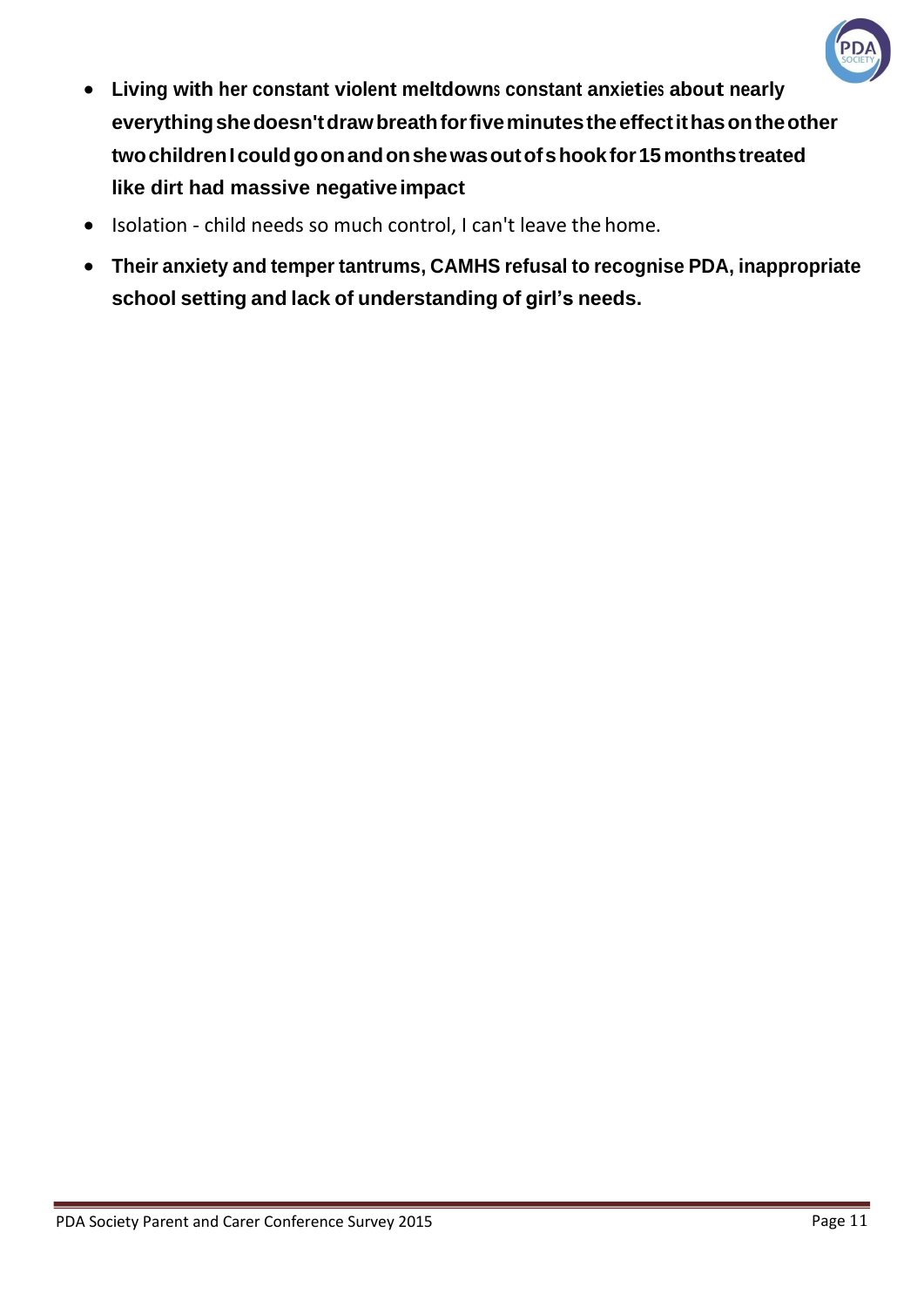

## **Question 2: What has been the best piece of advice you have**

#### **received?**

- Listen
- **Use challenges andmissions**
- Unbroken record, repeating instruction with the same calm tone of voice.
- **When capacity is low,reduce demands. When capacity is high use this opportunity to teach/give increased demands (the dials analogy).**
- Pick your fights and don't make everything a battle ground
- **Currently being assessed, no advice yet received.**
- Trust your understanding of your child; protect them from the ignorance and misunderstanding of most professionals.
- **Thinkingofmeltdownsaspanicattacksandbeingthereforeableto give reassurance and understanding**
- You know your child best.
- **Never give up onher.**
- It's not anyone's fault. Use distraction and humour to help diffuse situations.
- **To not give up and to not take it personally**
- Keep looking forward. Speak out positive experience regularly and give little time to remembering the negative
- **Understand your child**
- Probably the most helpful bit of advice was to read up on PDA in the first place. Without that lightbulb moment, I dread to think where my family would benow
- **Learning how to lower demands at home, change language used and supporting the need to control and lower anxiety levels.**
- To see a meltdown as a panic attack, something however unpleasant, damaging and destructive that my child has no control over.
- **Be kind to yourself.**
- Start each new day afresh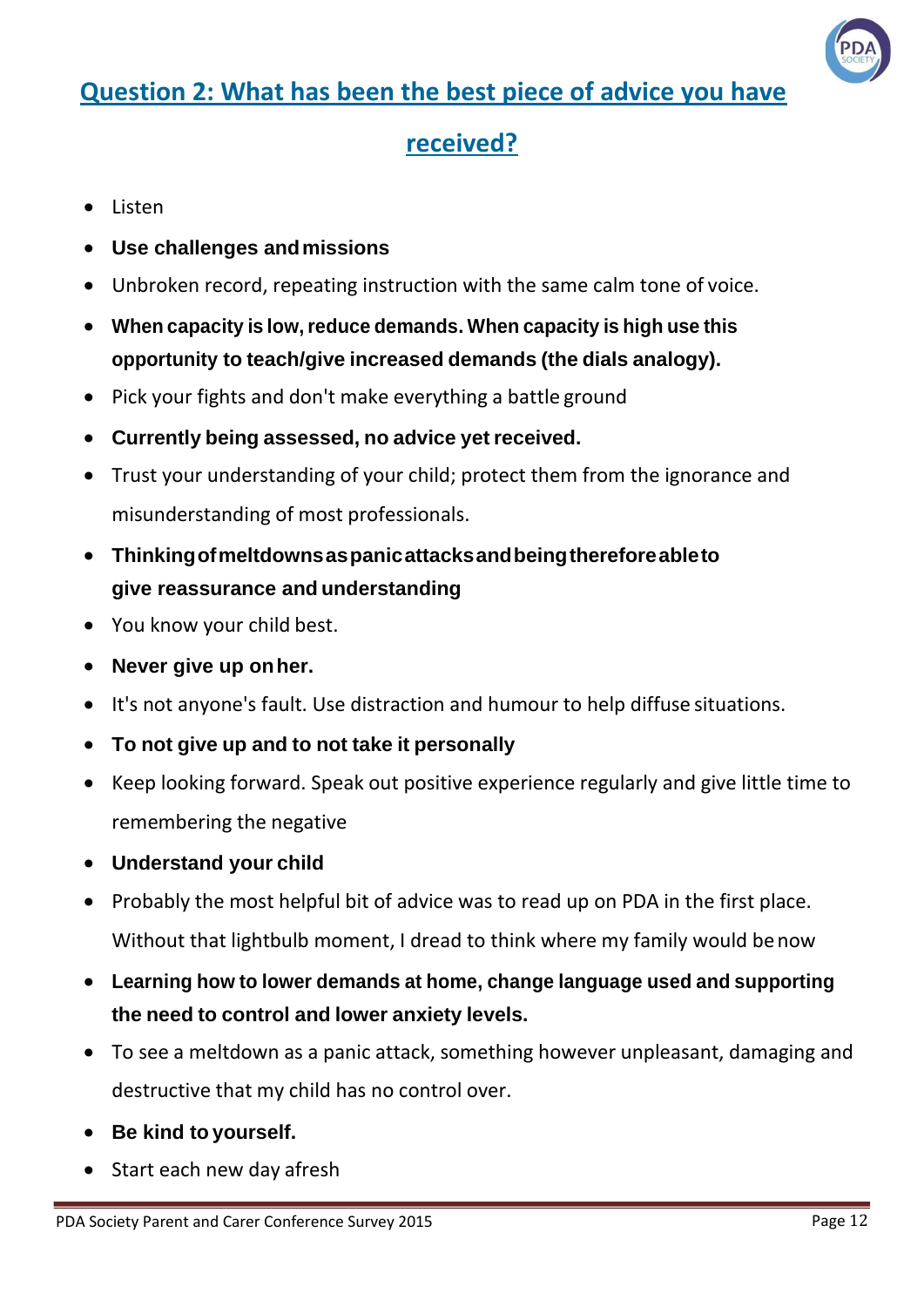

- Website support from PDA Society & Research & parent support group.
- **Trust your instincts**
- You know your child best
- **When child is anxious - use less words**
- Pick your battles.
- **"Topreserve,littlesteps.Youmightnotthinkyouareachievinganythingbut have little targets and keep working on those.**
- "Choose your battles- you cannot win them all, so be selectively productive."
- **That he can't help how he reacts when he's anxious**.
- To stop looking at the typical ASD diagnosis and strategies and to consider the possibility of PDA.
- **Acceptthateachdaywillbringdifferentchallengesforusandformysonand his reactions will differ depending on his anxiety levels.**
- "Keep doing what you are doing, you are doing a good job" (said by CAHMS at assessment last year)
- **Ignore a meltdown; don't engagewith the roller coaster he's on. It will soon pass.**
- Pay for a private diagnosis
- **Rememberthatyourchildisalwaysdoingthebesttheycaninanysituationgiven the skills available to them - change the situation to meet the ability at the time of the child.**
- Avoiding direct demands.
- **"Do what you think is best you know your child better than anyone."**
- None
- **To diffuse a situation e.g. walking away**
- Understanding about the challenges of ASD and PDA and how to support and deescalate challenging behaviour.
- **Pickyourbattles.Decidewhatyourgoalisandconcentrateonlyonreaching that goal.**
- Understanding that the behaviour is anxiety driven.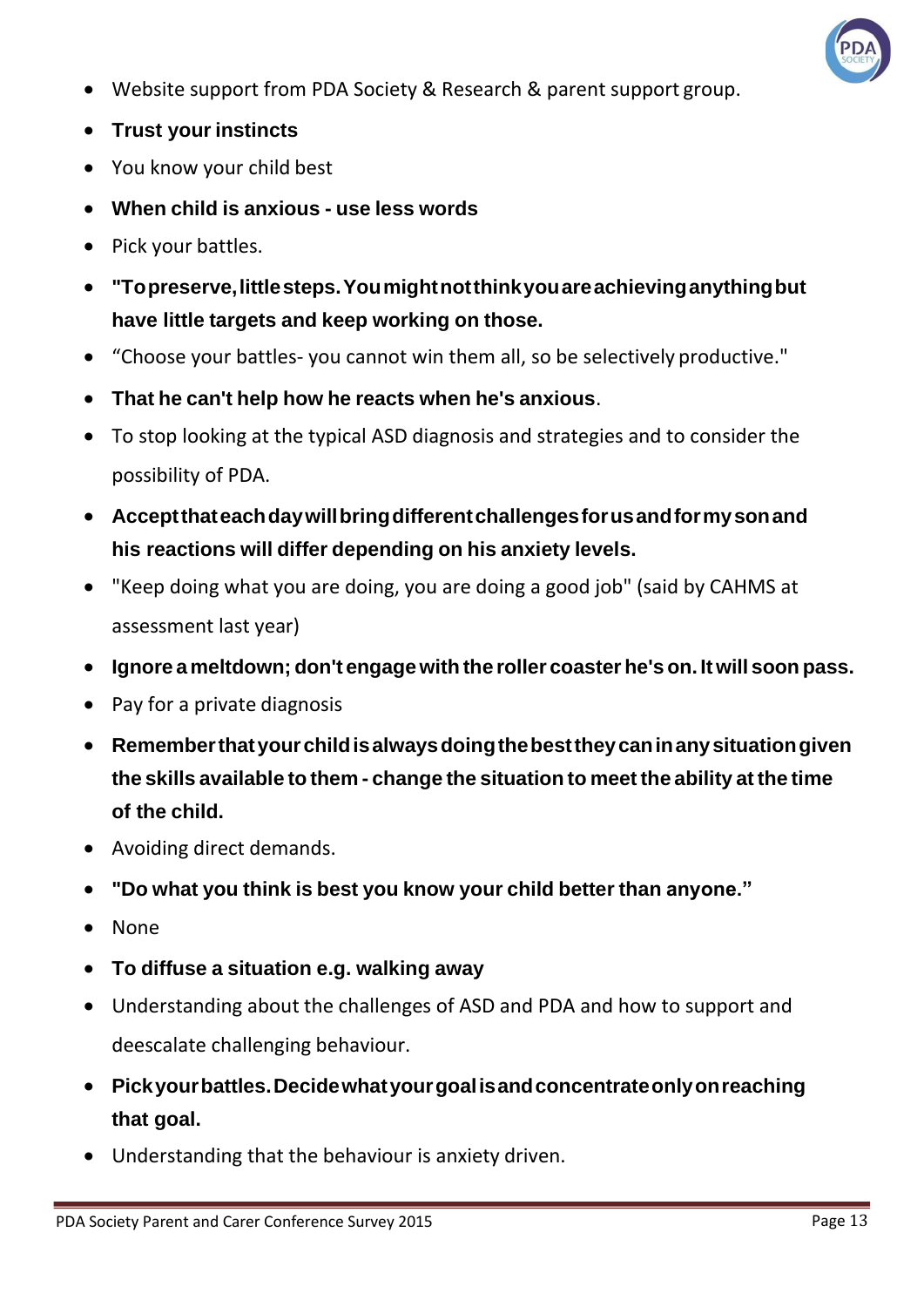

- Seeing meltdowns as panic attacks.
- **She is your child; you know her best**
- To trust my instincts and keep pushing for assessment
- **Many years ago a private SALT said to me, 'Stop telling him what to do.' I went home and put a glass of waterin front of him and said 'there's a drink if you would like it'. Hedrank itimmediately!Itwas suchalightbulb momentwhichchanged my parenting forever.**
- Stay non-confrontational when dealing with their meltdowns -
- **Trust your gut. Question everyone else's advice and/or motives.**
- Try and stay calm' it's not their fault, they can't help it.
- **To look at what you could have done to prevent the issue**
- Start each day afresh don't carry over any resentment or bad feeling from the previous day.
- **Try to stay calm**
- I am not a parent but wanted to take part in the survey I am a professional
- To choose your battles.
- It's 'can't' not 'won't' which governs behaviour
- **PDA society - back off with the demand when a meltdown occurs**
- Do what works for you not to focus on other people's prejudgements.
- **Thecorrectwaytohandlemeltdowns.Weusedtowastemanyhourstryingtoget control of our son and it was very stressful for everyone in the family.**
- Be flexible, pick your battles
- **Toletthingsgo,makinghermoreanxiousandunhappy tofit'intoabox' just isn't worth it**
- Choose your battles
- **They can't help won't!! ...don't expect anything back in return**
- Finding the PDA website and realising that it was rules that were the problem
- **Stay calm**
- To stay calm, confident and always be there for her no matter what!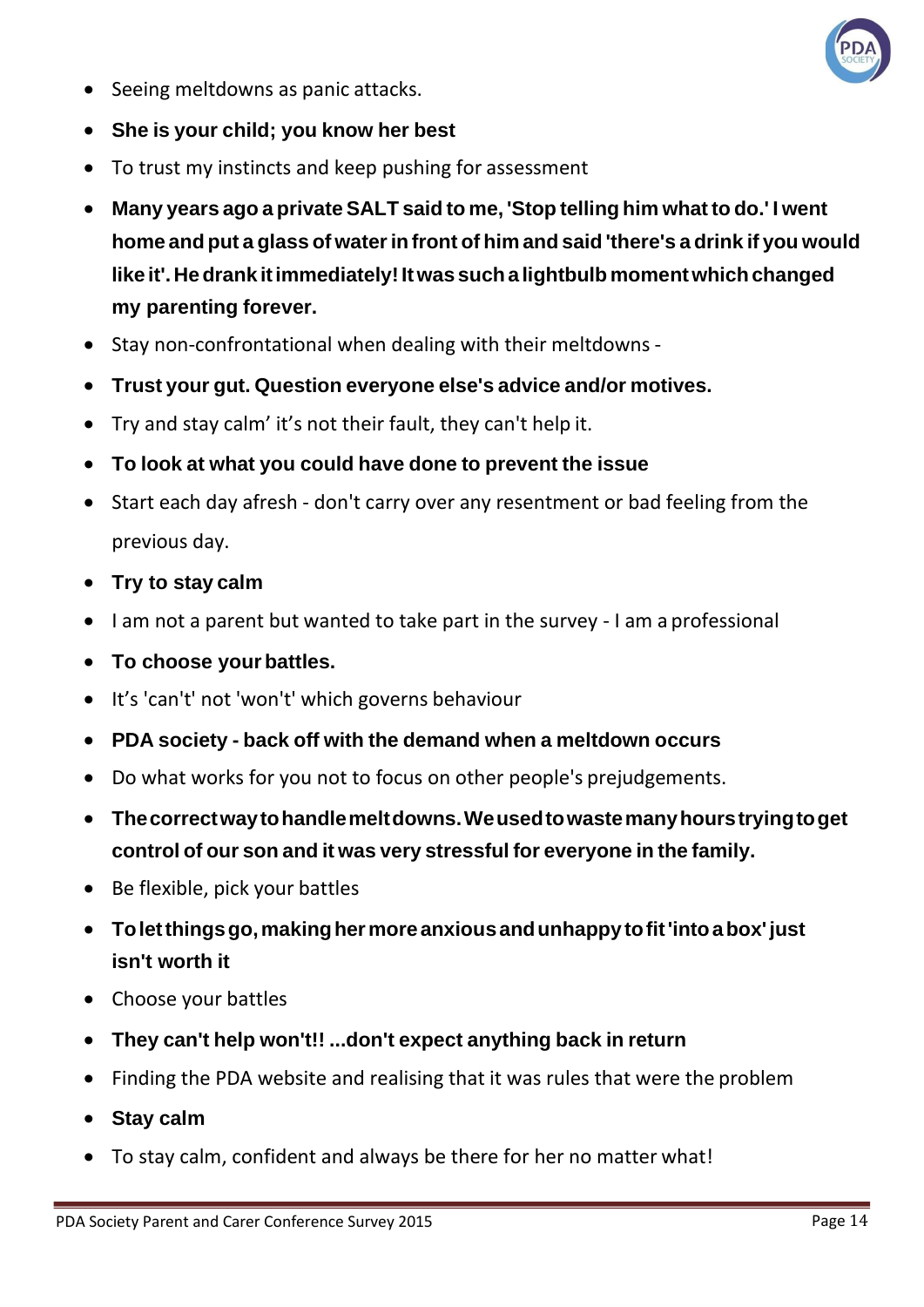

- Trust your instincts, Never give up, fight for justice
- **De-escalation and non-violence**
- Cannot think of any
- **No-onehasevergivenmeanyadvice-Iworkeditoutformyself,most'experts' have been useless.**
- Temper tantrums are anxiety attacks.
- **Learn as much as you can and deal with what you know without worrying what othersthinkofyouoryourchild.My counselloroncetoldme"youknowwhat your battlesare;othersdon'tknowwhatproblemstheirchildwillbringasthey getolder so you're one massive step ahead".**
- To let your child have time and stay calm.
- **Stick to your instincts as a parent, you know your child best**
- Find another way of asking / telling him what he needs to do.
- **ThePDA society and the pdaresource.com is the biggest help. Best advice was ... Reduce and rephrase demands**
- Jane Sherwin's book!
- **"djfkjfhjglakgjhllmm,jjjkjfghh ytrryyh 76trt tyv5t5j;f#. These are my boy's thoughts!! Off the top of my own head I would say ""pick your battles"**
- Choose your battles!
- **Never stop fighting for herrights**
- Not to argue back with my son and that it's the anxiety driving him and remembering he is not in control when in a very ' controlling meltdown'
- **AtthelastconferencehavingaladywithPDAspeakconcretedthedemandsputon by life but alsoherself**
- The power of non-action and the importance of knowing when to step back and pick a battle.
- **Tohavenoexpectations(re: child'sbehaviourandplansforday)-enjoy positive moments when theyoccur.**
- You know your child best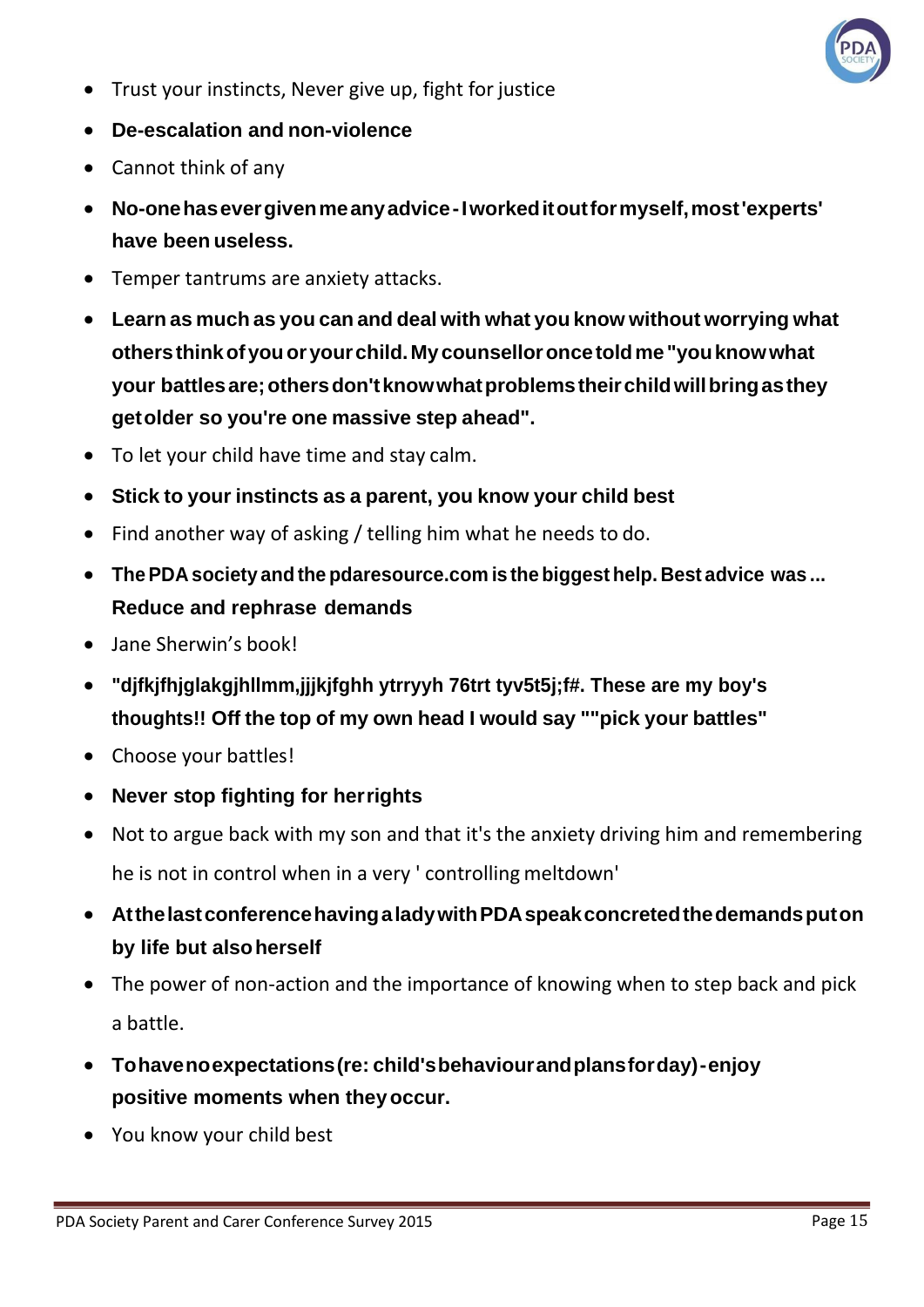

- They are not doing because they want to but they have no choice (i.e. not doing it on purpose)
- **Anxiety is at the root of it all .. But never had advice that's helped with that**
- Not sure we have yet!!
- **Believe in yourself**
- Develop psychological strength. This also applies to dealing with neuro-typical children!
- **Don'ttakebehaviourpersonally, as itisdrivenby anxiety andaneedtofeel in control**
- No real advice, but being told that I am a good parent.
- **Don't push!**
- To stay calm when my child melts down.
- **Viewdifficultbehaviourasanxietyandlooktodecreaseanxietyratherthan directly challenge behaviour as ithappens.**
- Positive parenting techniques have transformed our lives. We do not use punishments nor rewards at all. This has removed all pressure from his life and he is now better able to cope with demands.
- **ProbablyPaulaWebb'skindsupportivewords(PDASociety)tellingmetogowith my gut instinct and pursue a specialist placement for my son.**
- I haven't really been given much advice unfortunately
- **That it is not his fault and he doesn't mean it.**
- Try to Remain calm in the face of their anger and think out of the box to understand what may be troubling them
- **Do not take itpersonally**
- "Reduce demands to a minimum when tolerance is low"; and "Learn as much as you can about the condition and see the world through his eyes"
- **None**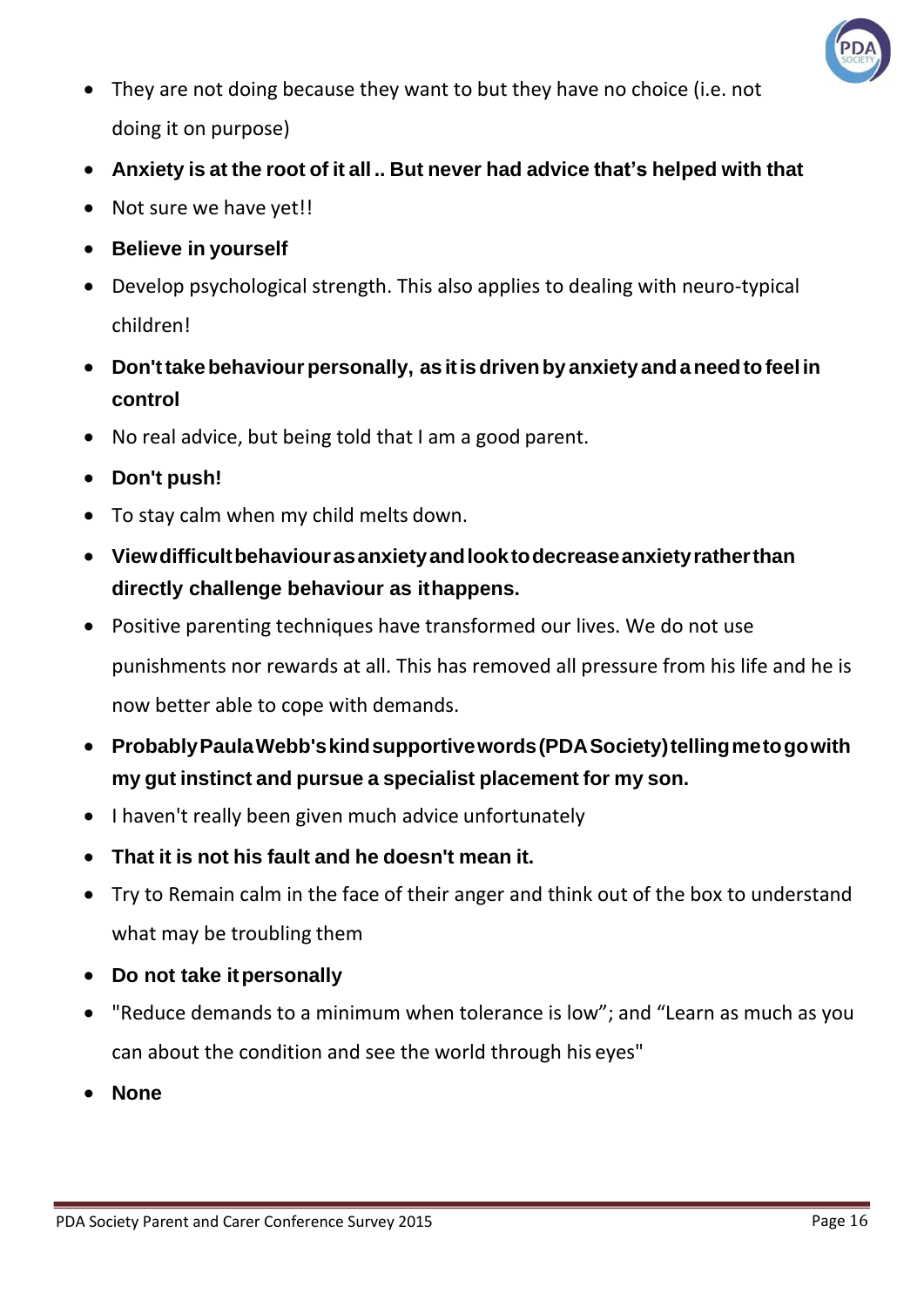

- Start each day afresh, balance tolerance and demands and ignore the sceptical people who say PDA doesn't exist (oh and speak to other parents - in person or online - to get support).
- **Not to react to pre-meltdown behaviour, also not to react to an emotion with logic, but to respond with an emotional response (not a negative one, but an empathetic one).**
- Remember that your daughter is still the same sweet, loving little girl she was before the diagnosis. When times are hard, try to remember that.
- **To autonomously parent and give control to my child.**
- Joining a parent carer group
- **You'renot alone.You'renot bad parents.Stay strong,network, learn, and share.**
- Try using humour to diffuse a tricky situation.
- **Go with your instinct - you know you're child best, listen to him, believe in him and advocate for him**
- That as a parent you know the child best and don't give up fighting for help.
- **Do whatever works for YOURfamily**
- Keep fighting for diagnosis. Ask for a second, third opinion. Don't give up.
- **Take every hour as itcomes**
- Different strategies needed
- **Dial back the demands.**
- None yet
- **"It is a Life LongDisorder"**
- "Good Education will be the key to his success."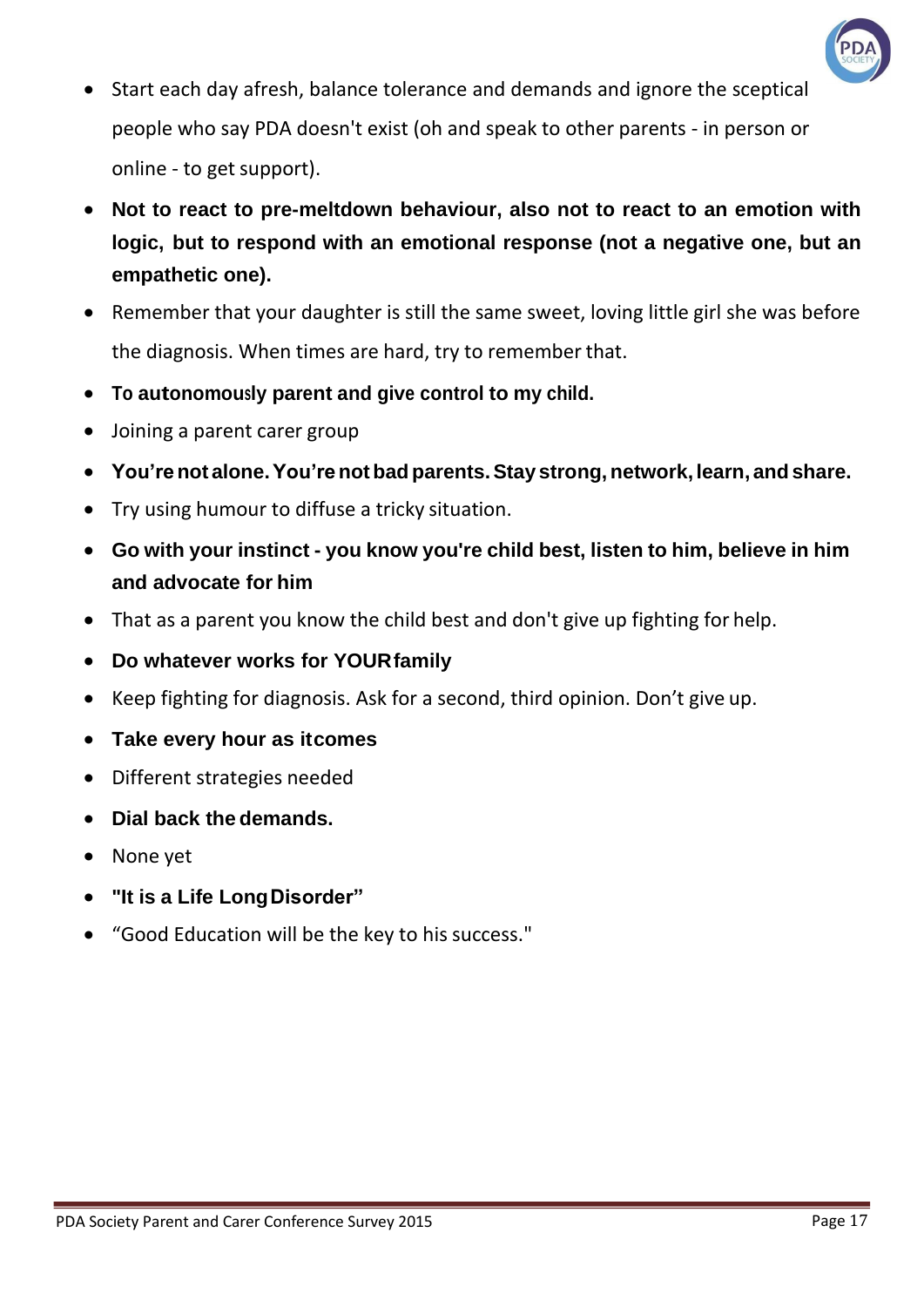

#### **Question 3: What one piece of advice would you give to a**

#### **parent/carer who suspects or has just found out their child has PDA?**

- Keep on pushing for support and shout loud!
- **Use distraction andchallenges,**
- Keep telling and showing your child that you love them.
- **Don't sweat the smallstuff**
- Seek out other parents and support groups. Read up you need to be the expert.
- **Things do get better**
- Join the PDA Society and other support groups, e.g. on Facebook. Find links with other people who live it and understand or you can feel isolated.
- **Bepreparedformuchmisunderstandingfromotherparentsandprofessionalsbut youunderstandyourchildbestandwillneedtobestronginfightingtogainthe best provision for their needs.**
- Keep pushing for help!
- **Be prepared to fight for help and support**
- Get connected with other parents. They are the experts!
- **Looktogetaformaldiagnosis,itopensdoorsforsupport,helpanda better understanding of your child**
- Forget everything you ever knew about parenting and start from scratch. Remember that nobody has spent as much time with your child as you have. You are the expert on your own child's needs.
- **Youknowyourchildbest,learntounderstandthatthebehaviourisyourchild's way of trying to communicate they are have a problem.**
- Trust your instincts, as a parent you know your child best.
- **Give yourself time-this is a huge thing to deal with and it will take time to understand, accept andgetbetter atdealingwith it. Don't expectothers to"get it"- andalthoughthatfeelsawful,ifyoudon'texpectotherstounderstand,itwillbe less frustrating!**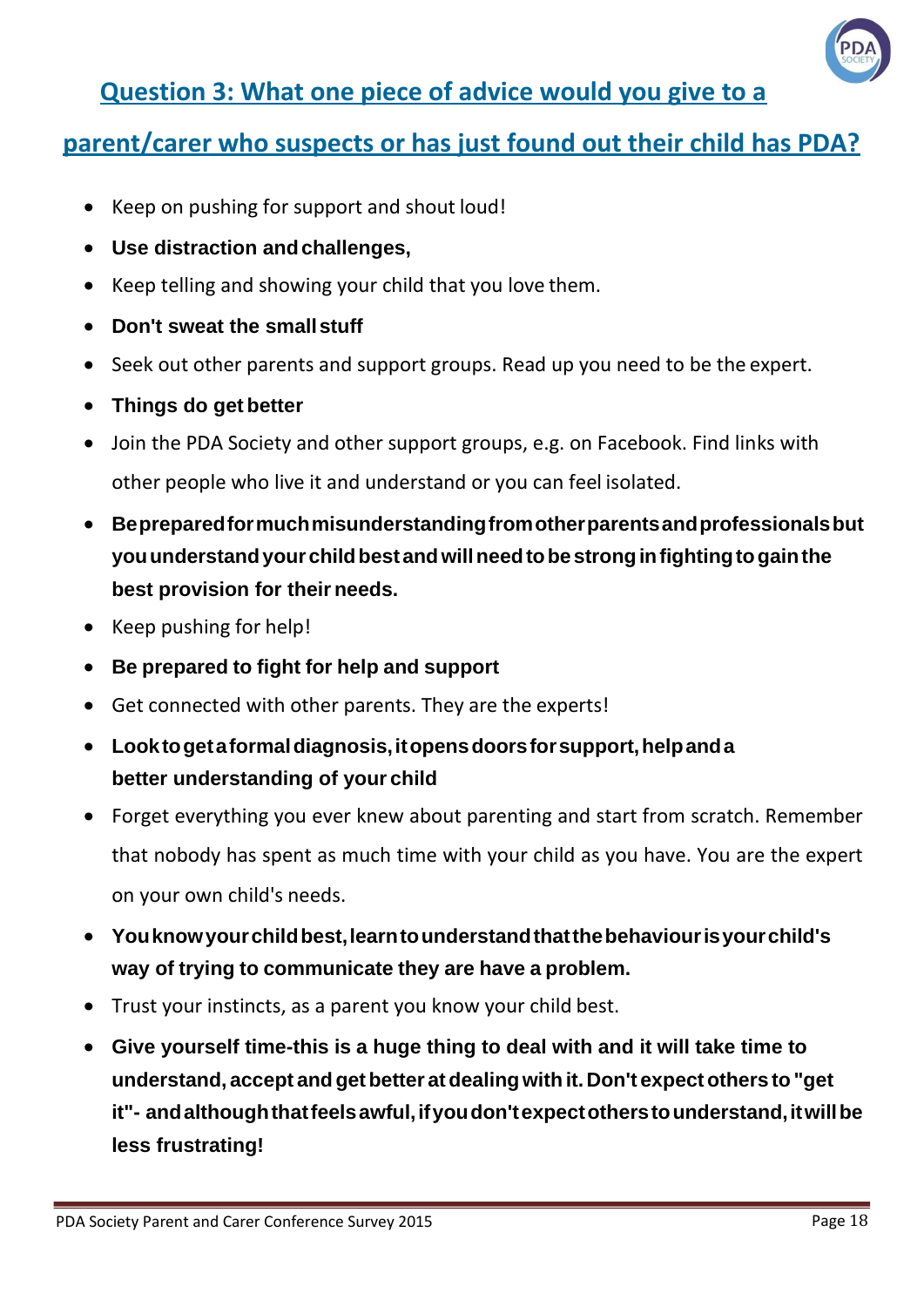

- Pick your battles. Try the PDA strategies and see if they work if nothing else it adds to the evidence of PDA and may help others adapt and understand.
- **Readasmuchasyoucan.Trytostaycalm.Observesituations&keepadiaryas evidencetosupportyourchild'sassessment. ShowthistoGPandothers.**
- Research & trust your instincts
- **Your child is unique with unique strengths and abilities**
- Fight for the right support both at home and school, as traditional ASD methods are not effective
- **Try to understand your child and see things from their point of view.**
- PDA is a label like all of the other syndromes, but get a diagnosis as it will help you to understand how to help your child achieve and succeed. It is not an excuse for not achieving.
- **Find out all you can about the condition**
- Read and act upon the strategies and advice outlined in the book, Understanding Pathological Demand Avoidance Syndrome in Children: A Guide for Parents, Teachers and Other Professionals...
- **Don'texpectthetypicalstrategiesthathelpautisticpeopletobeeffectivefor their child**
- Push for a diagnosis or an acceptance that your child has this once this happened things started quickly changing at CAHMS and school
- **Don't give up.**
- Get support, learn about your child's condition accept that you have to change your behaviour as you're unlikely to change theirs.
- **Read, read and read somemore.**
- Join a family PDA support group.
- **ReadasmuchinfoontheInternetasyoucanjointhesupportgroupsastheyArea lifeline they are the ones that truly get how your feeling and fight for help from the start.**
- Learn how to manage demands on the child to minimise onset of anxiety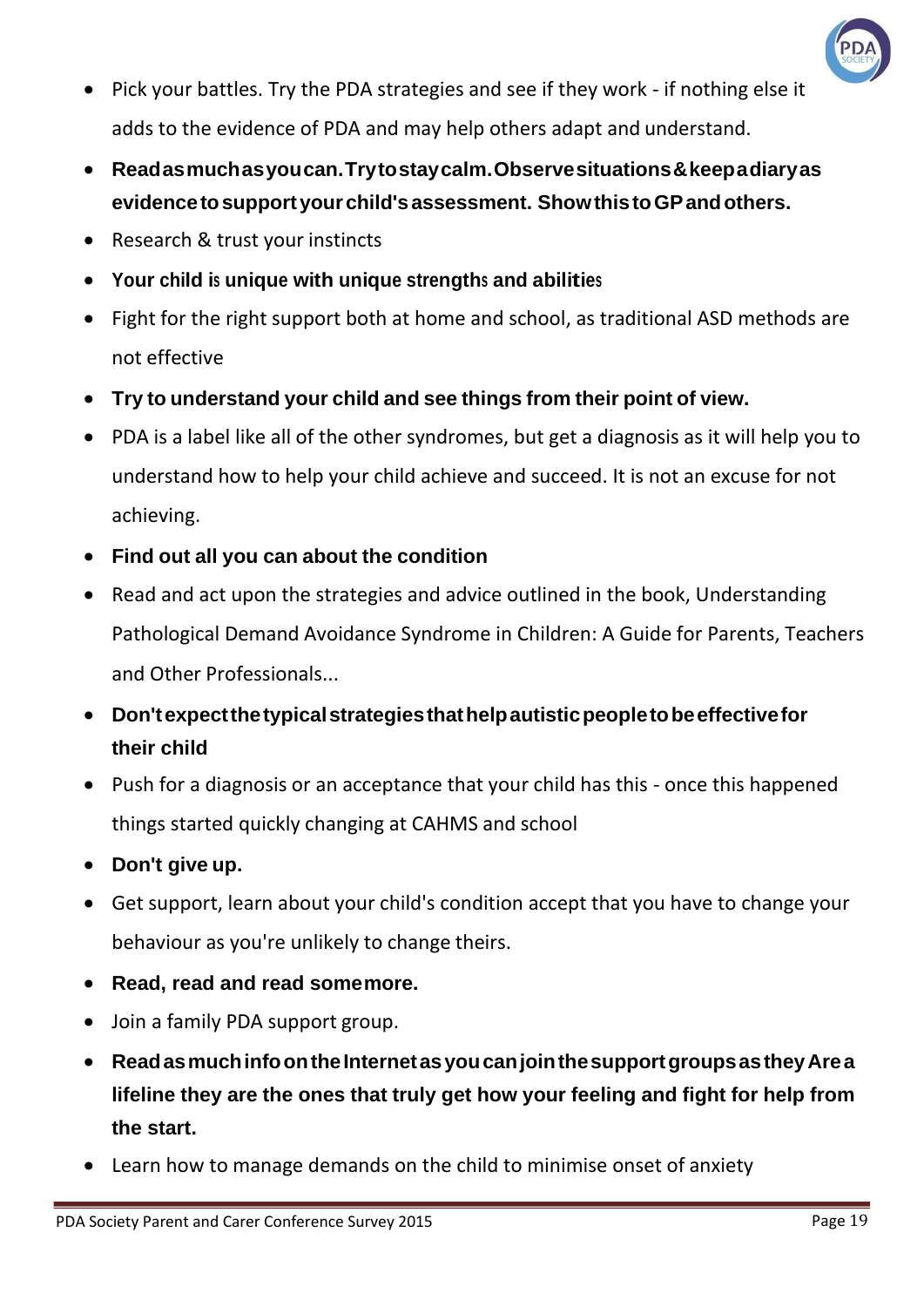

- **Try not to take thingspersonally**
- Go to the GP and discuss the behaviours and as a parent trust your instincts. Don't let professional intimidate you.
- **Starteachdayasafreshstart.Withlove,supportandguidanceyouandyourchild can get through anything.**
- Join a Facebook group! It is reassuring to know you are not alone and you have an instant group of friends who can give you help, advice and support.
- **Trustyourinstinctsandkeeptalkingtopeople(doctors,friends,anyone)tofind out more and get to thetruth.**
- Seek out as much support as you can
- **Get in touch with the PDA society and join the PDA support groups**
- Never give up and try to raise awareness with professionals
- **Stop telling them what todo.**
- Let them take control and make their own decisions if they are reasonable and allow them to negotiate and feel they have won."
- **Remain calm when dealing with them your anxiety will increase theirs significantly. Treat as an equal (miniadult)**
- Trust your gut. Question everyone else's advice and/or motives. NO-ONE else will ever advocate for your child like you will.
- **It's a hard struggle to anyone to listen but keep going.**
- Read and let them lead
- **Read the PDA society website - excellent content.**
- Don't let anyone discourage you in your pursuit of a diagnosis and you're not a bad parent.
- **Usescalingtotrytoidentifyhowanxietyistriggered,thenescalatesandthink of ways to reduce anxiety to return to low arousal**
- Look at the advice and suggestions on the web and learn as much as possible about the condition.
- **Use PDA society; find other parents to talk to, online or face to face.**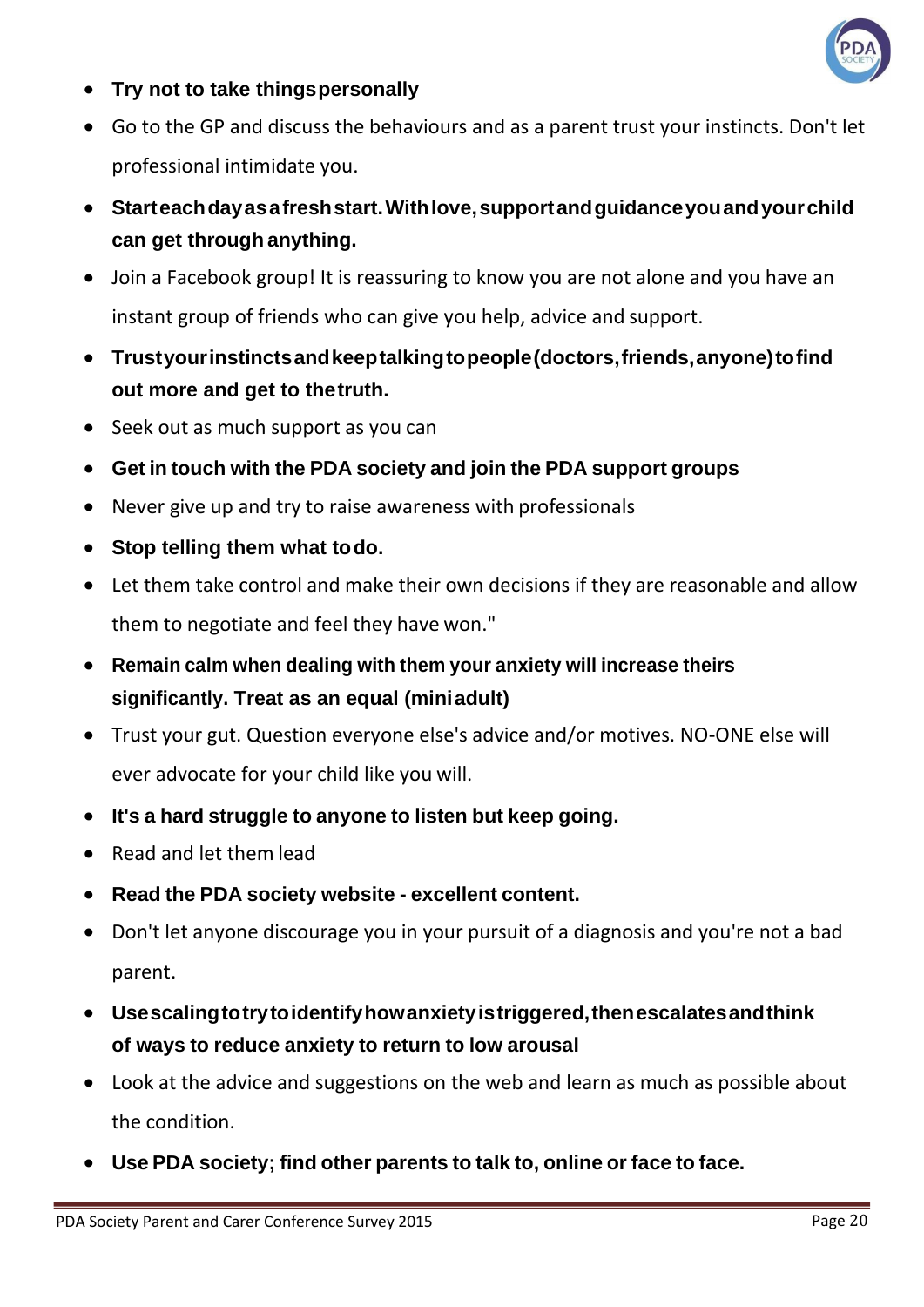

- Look at the advice given by the PDA society and the YouTube videos provided by bluemillicent
- **They aren't alone. It's not their parenting techniques to blame.**
- Get to know your child and record the things and you notice think and suspect around incidents and behaviour. It's been very helpful in being able to educate the people that work with him as well as for me thinking up strategies to help at home.
- **Try to build up a supportivenetwork**
- Find out as much as you can, when you can and feel strong enough to take it all in.
- **Joinaforumorsupportgroupsoyouknowyou'renot alone, andgetinformation to share with family, friends and schools.**
- Read as much as you can about PDA & join Facebook groups etc. Push for diagnosis if you suspect & don't leave too late.
- **Talk to other parents**
- To stay calm, confident and always be there for her no matter what!
- **Helptospreadawareness-fightformorewidespreadassessmentanddiagnosis.**
- Forgive yourself no matter what they say- you are NOT to blame it is not ' bad parenting'
- **Cannot answer this - we have just discovered PDA ourselves**
- You are the expert on your child keep notes of everyone and meetings with every so-called expert you see because the experts will let you down.
- **Try thetechniques,thingswill getbetter. Itisnot yourfault. Youarenot a bad parent.**
- Talk to others in the same boat but try to stick with positive people that have been through it and come out the other side. It's not helpful to sit there hearing people just moaning about the negatives of the situation, you need to know you can come through it.
- **To get in touch with PDA society. Let them know they are not a failure as a parent.**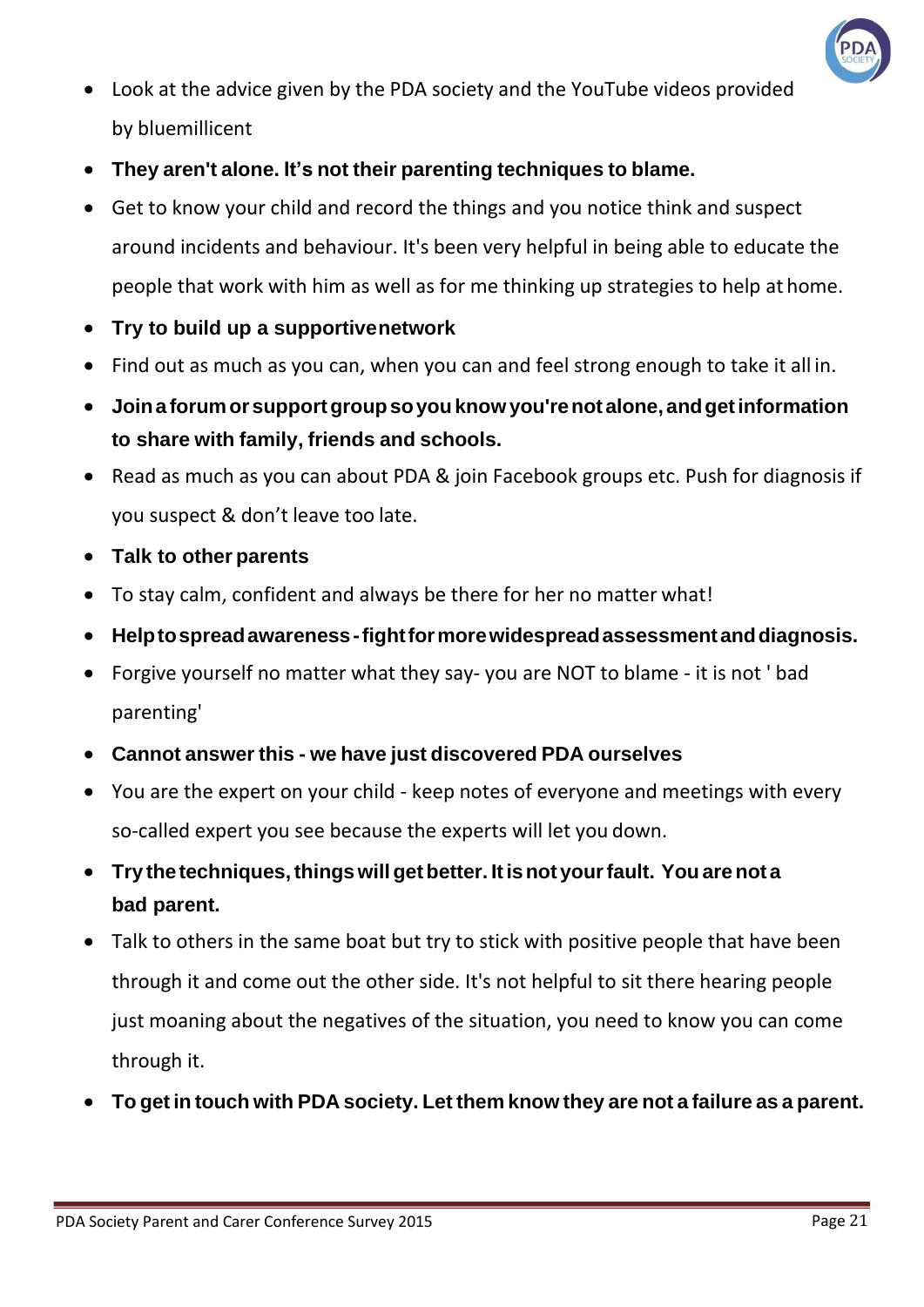

- Love your child unconditionally, they are not doing it on purpose ...behaviour is usually due to anxiety, be calm, look after yourself ..don't forget your needs
- **Do not take anything they say or do personally or to heart.**
- Use the strategies , read and learn as much as you can
- **Educate yourself on strategies that work. Don't listen to professionals who know about ASD they don't have all the answers!**
- Join the Facebook forums; a wealth of support and advice.
- **Always try to remember to look after yourself**
- Tell everyone and share the techniques they should be using with your child
- **Learntorecognise the anxiety intheir childthatit'snotbadbehaviour andto learn to back away to reduce the anxiety,read as much as they can about PDA and to use the strategies.**
- Believe in yourself; put yourself in your child's position enjoy your very special child
- **Rethink how you approach your child with regard to discipline.**
- Make use of the PDA website and forum so useful to hear other parents in similar position to yourself and that you and your child are not alone.
- **Stick to your guns and listen with your gut reaction.**
- Now try and move forward armed!
- **Itwilltake time, but observe andunderstand it andbe direct when explaining to those there to help**
- Don't give up
- **Believe in yourself you are the expert on your child**
- You are the one that's going to have to change, because they can't.
- **Don't take no as an answer - fight the system.**
- Forget what you know about ASDs
- **Get as much supportfrom family, friends and other PDA parents as possible.**
- Learn as much as you can. PDA society forum, Facebook groups, the books and blogs have been a lifeline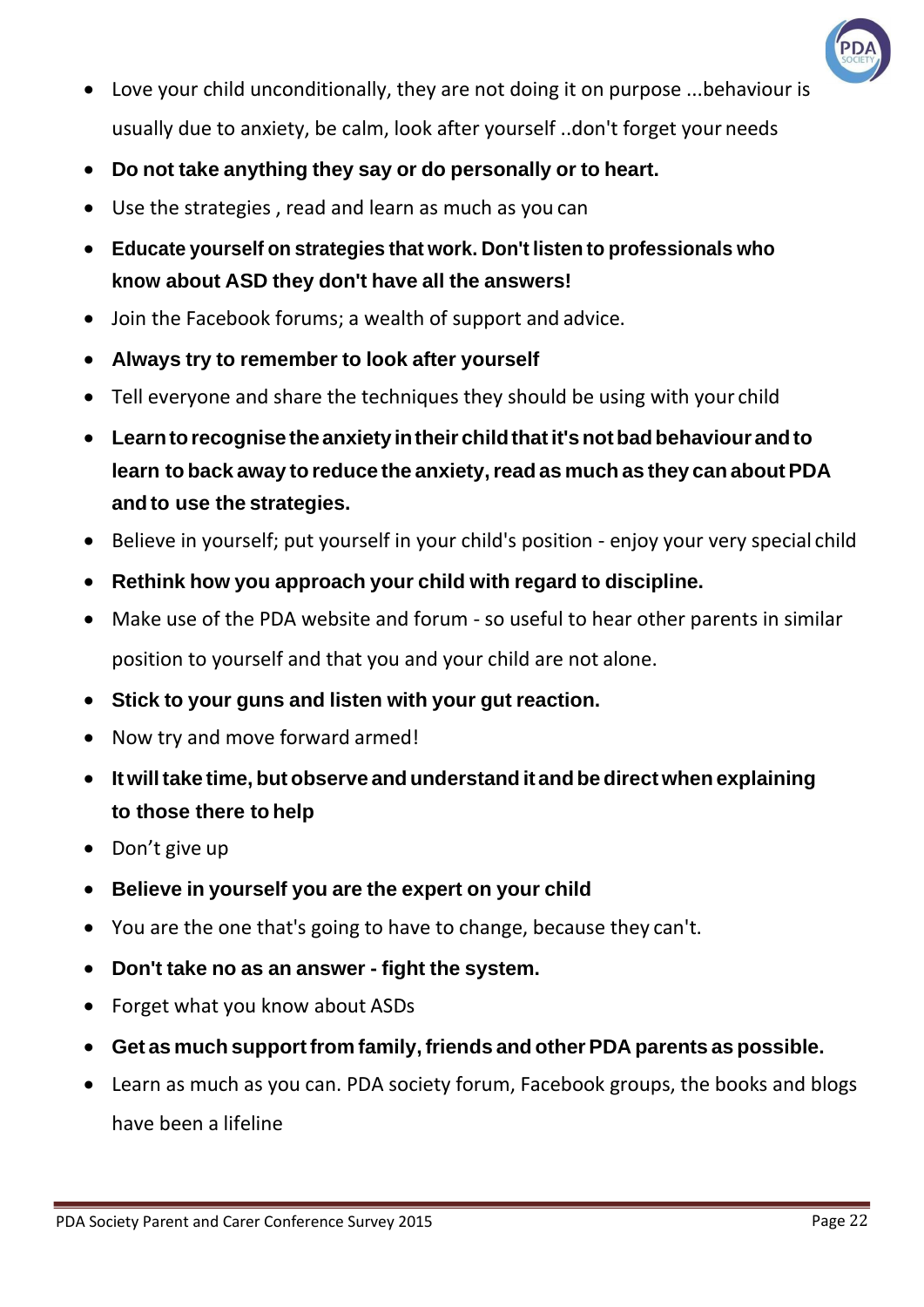

- Focus on what works for you and your family and ignore advice from anyone who doesn't understand PDA.
- **Read lots and believe your instincts despite what other professionals tell you.**
- Don't take the defiance personally
- **Find some support. Other people who understand the challenges**
- Read up as much as you can. Change the way you parent your child using PDA guide lines and CHOOSE YOUR BATTLES grow a thicker skin don't let others opinions or comments upset you
- **"\*Doyourhomework: readasmuchasyoucanaboutthecondition,observe your child and learn about their 'triggers'. Put strategies in place to reduce this behaviour"**
- **I wouldn't choose to give someone else advice**
- Read lots of books and information (and watch the videos) and try a different approach with your child as it can make a difference. Also have a look at Dr Ross Greene's (author of the explosive child) approach.
- **Not sure, we're only just finding out and getting our child diagnosed...**
- Don't panic!
- **Tostepaway,breatheandthenrealizetheirchildhasnotchanged.PDAisjusta different way of being, and takes a different kind of parenting.**
- Get some sort of plan in place to deal with them using PDA guidelines and get school and other professionals on your side
- **Educateyourself.Network,shareyouknowyourchildbetterthananyoneelse.Be yourchild's advocate,theirvoice.RememberdefinitionofHATEishasangerto express.Intheiranxietyasaparentyoufeelwhatyouthinkishate.Itisn'tyour child doesn'tnothavethecopingmechanismtocopewithdemandsandpressure and change.Betheparentdon'tgetdrawnintothechildlike ragesbetheir calm. Bethe safethereassurancewhentheyneedyoutobe.Advocatetheir achievementsno**

**matter how small. Most of all stop being afraid, you're NOT alone.**

• Look at the PDA Society website for lots of useful information.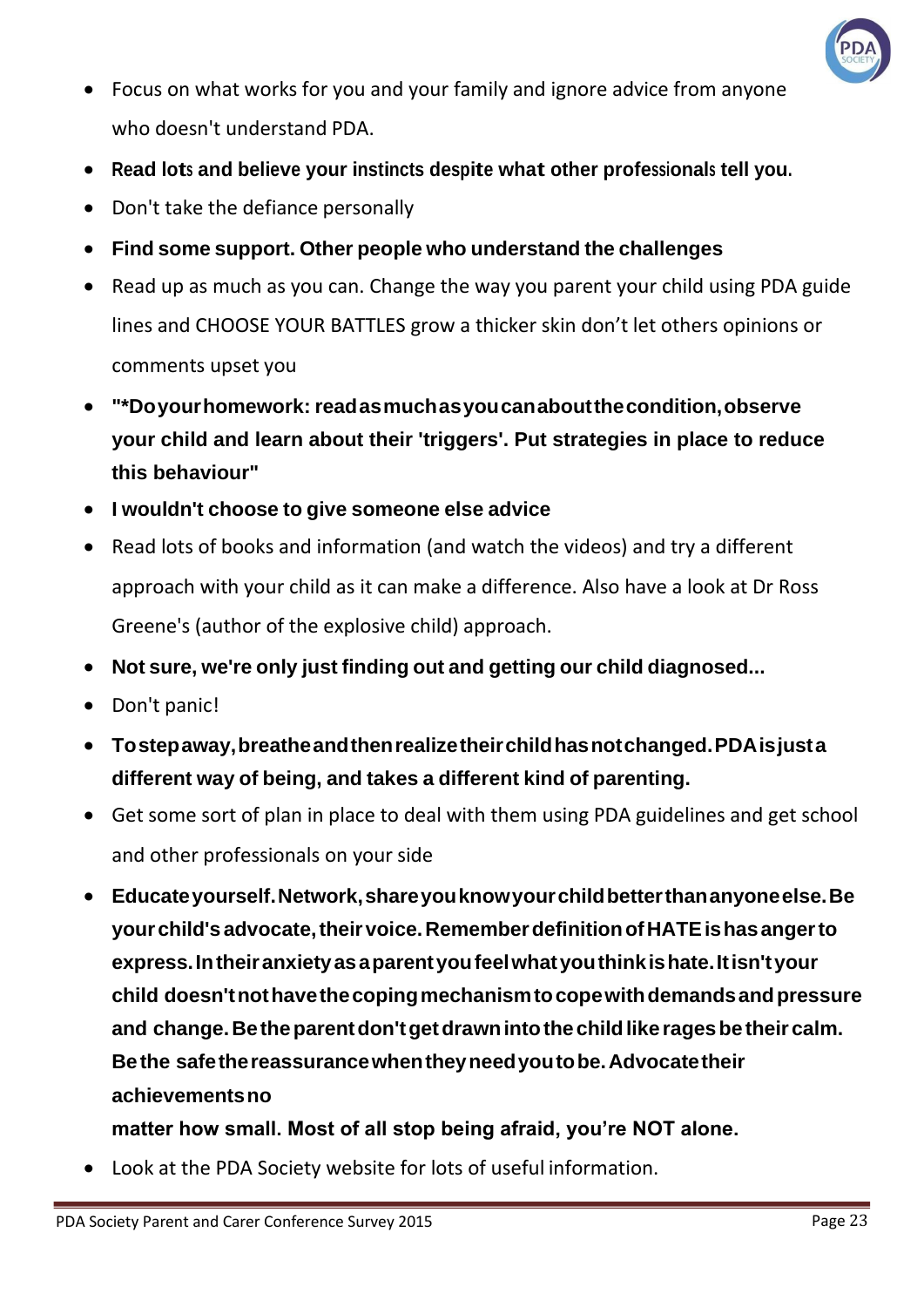

- You are your child's advocate. If you can afford private support (e.g. diagnosis which then supports recommendations for EHC process - go for it. Go through appropriate channels and don't force your child into situations that they can't cope with. Listen to them and believe in them
- **As above and that the children can be very rewarding**
- Find parents in a similar position on Facebook or with a support group, the best advice comes from those in the same situation
- **Join the PDA groups on Facebook.**
- Relax as much as you can. Never stop fighting for ur child
- **Nevergiveupfightallyoucanmaketheprofessionalslistengrabthegood days and remember them when the bad days happen**
- Go to the GP and ask for an ENC referral. I'd offer to go with them toGP.
- **Theycannothelptheirtantrums,itisacryforhelpandtheyneedloveand support to get through it. They don't want to be like this and they don't want to hurt their parents. They need ourunderstanding.**
- Find out as much as you can about the condition your child has by reading, attending Workshops, Conferences but most of all seek the help and advice from other Parents living with a child who has PDA. Then you will be able to be equipped to Parent your PDA child to the best of your ability.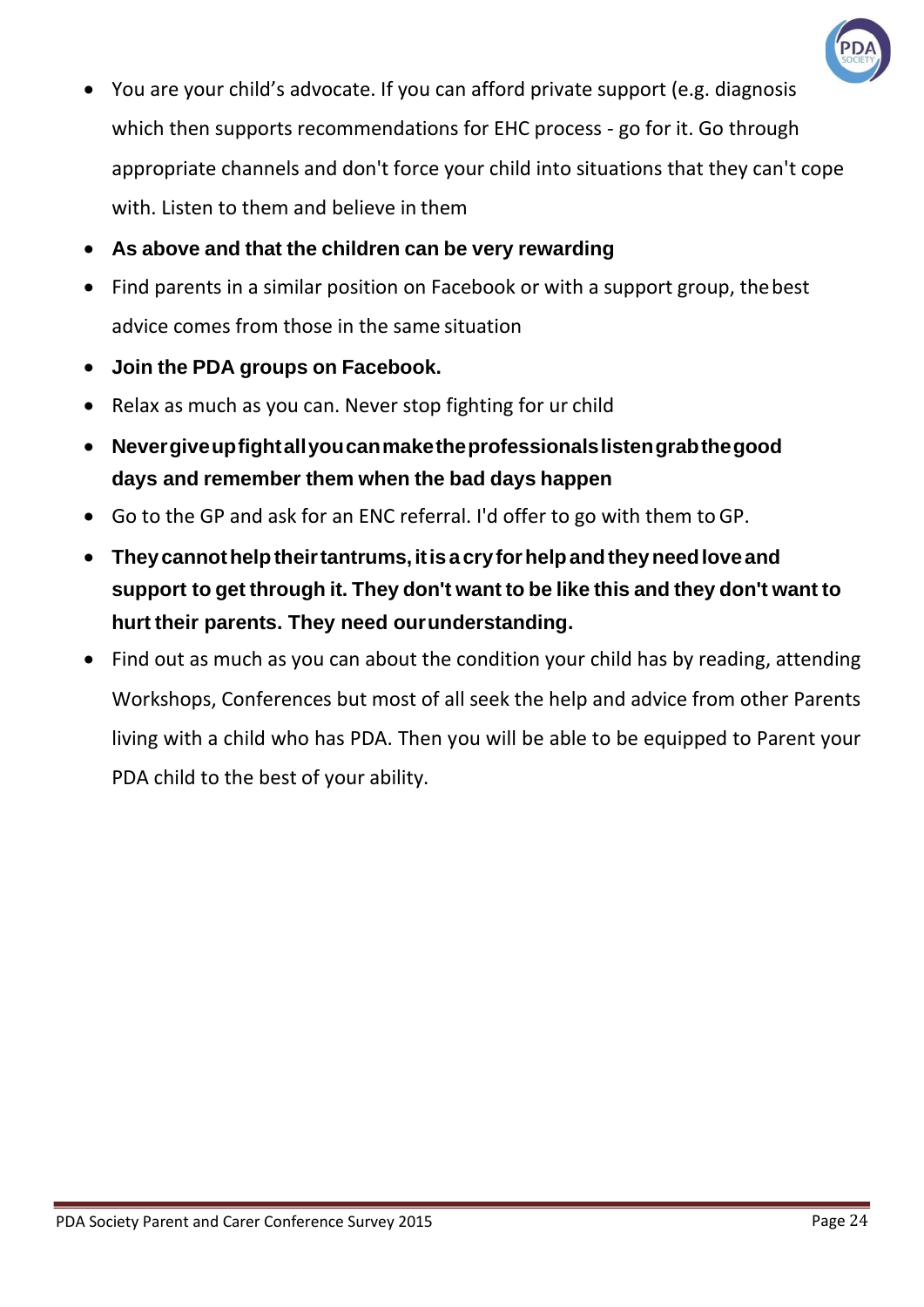

#### **Question 4: What has been your biggest reward in terms of**

#### **being a parent/carer of a child with PDA?**

- I look at life differently and simply!
- **Yet to find one**
- When my child is happy and making an effort to control his emotions.
- **Seeing her develop at her own pace.**
- There is never a dull moment.
- **When he laughs**
- Using strategies that work and seeing him develop into a fine young man
- **Makingmebecomeamoreopen-minded,understandingandtolerantpersonand the sheer pride I feel when he achieves something despite the challenge he faces.**
- Well, we just wouldn't be without her. She has a heart of gold and a fantastic imagination :)
- **My child can be the most thoughtful and loving child of all during a good day**
- Living life with a 'fun' factor
- **The charm and unique personality makes me smile**
- Most of the time, she is a real joy to look after. She has a wonderful character and a bouncy, toddler's enthusiasm for things that make her happy - it is infectious.
- **Havingthemostamazingfunlovingyetchallengingchildandenjoyingthehappy times. It's rewarding seeing them achieving when they don't believe in themselves.**
- The privilege of exploring the world through my amazing daughter's eyes.
- **"Idon't knowyet. I can't see anygoodsides.Life feels pretty rubbishto behonest!**
- It isn't what this survey is looking for but getting special LEGOLAND tickets (i.e. jumping every queue) was fabulous!!
- **Seriouslythough,Iamverydepressedaboutitall,andIcan'tseea""reward""at the moment. "**
- Enjoying the times where it all works
- **Every day is precious. Seeing him happy,relaxed & in control is exciting.**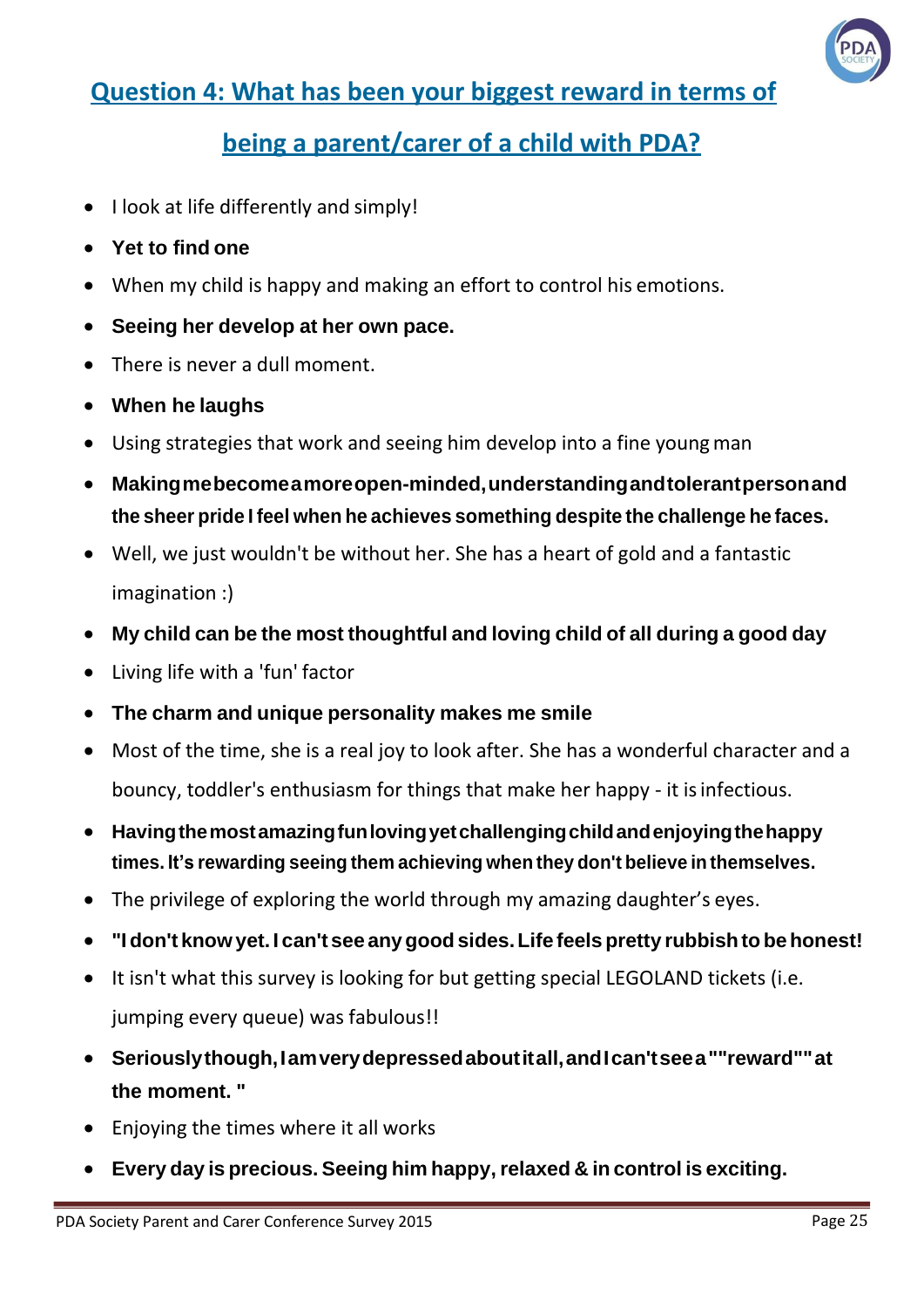

- When my child says that I'm the only one who understands him
- **Seeing him develop and enjoy things that have been a challenge**
- A sense of pride/love as he learns new things and continues to work hard at the things he finds difficult
- **Watching her settle into secondary school so well after appropriate support was put in place.**
- The fact that my son will come to me and ask for help and we will work things out together. He has come a long way and we have a way to go still.
- **His wonderful sense ofhumour**
- Seeing his growth and development and enjoying his individuality and fun.
- **Any occasion when we help our son overcome and challenge and as a result he has a really positive experience.**
- There is a reward?
- **His affection**
- Moments of progress and insight, however fleeting
- **Seeing my daughter grow and develop when allowed to do so at her own pace.**
- Being able to share advice and experiences with other parents
- **Sorry but at the moment can't say as times have been hard for a while.**
- The rare times when he is calm and caring
- **None as far as we can tell**
- They can be the most challenging but also the most loving and fun children. To see my daughter achieve what to her was her biggest fear and have supported her and helped her is very rewarding.
- **Seeing him smile. His happiness is everything.**
- She is an amazing child. I love to see how she finds her own strategies to help her get through life.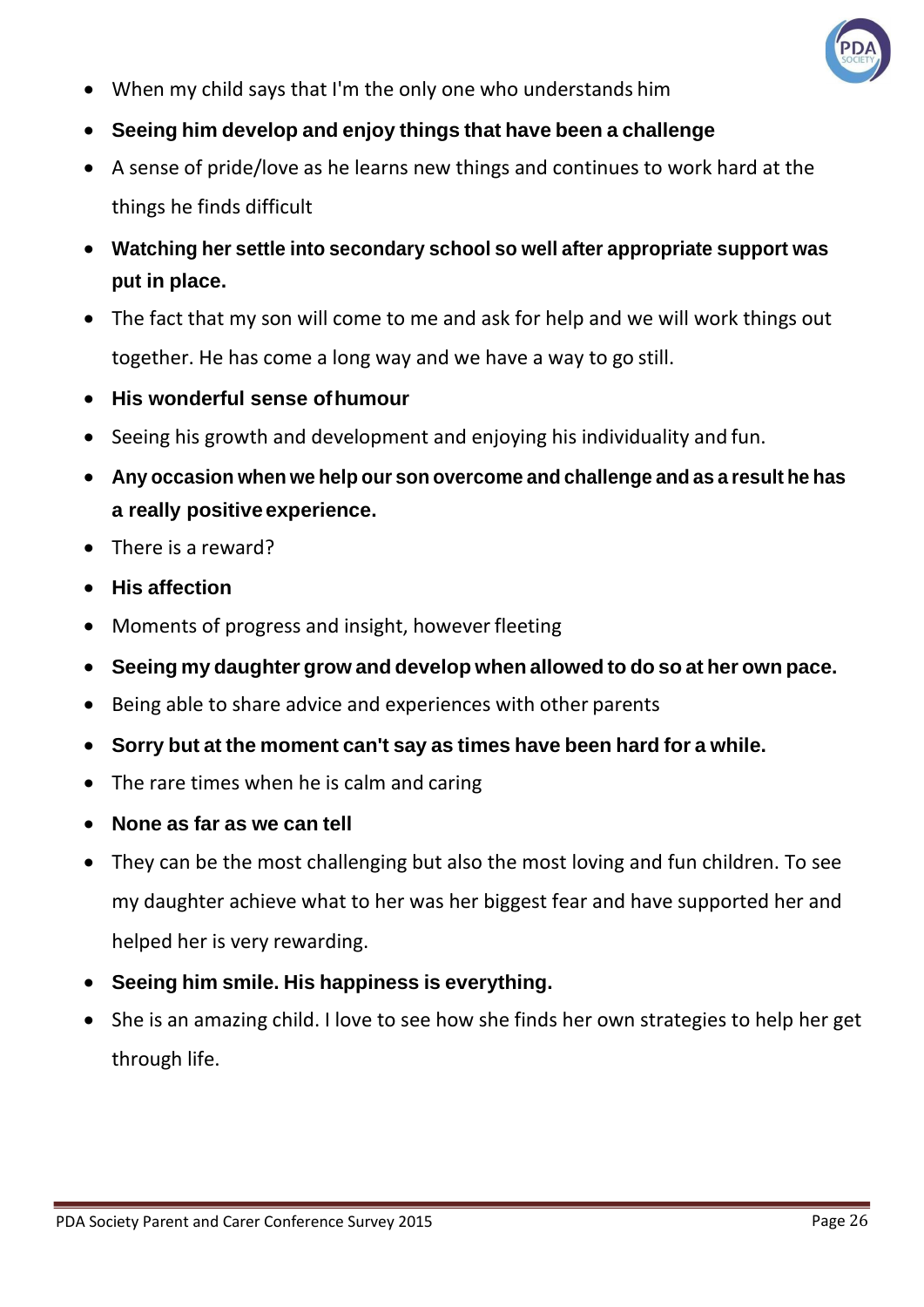

- When he trusts me and is gentle/loving, the way he is increasingly able to understand and talk about his issues and not just feel angry and negative about them/himself. To see him grow in self-confidence.
- **Raisingawarenessforotherfamiliesthatareinthesamepredicamentthatwehave been in as in not being listened to by professionals**
- Growing stronger and finding support from other parents. Finding a condition that fits my child after much soul searching and personal turmoil. Seeing my beautiful son's potential and realising how unfairly he has been treated by ignorant professionals.
- **To see his opposition now reduced to a point where he is calm, happy and willing to comply with instructions - unless someone is overly directive or if he is being backed into a corner. Mainstream school would never have been an option.**
- Finally getting the handling strategies correct and seeing him progress to mainstream college and succeed in education for the first time in his entire educational career.
- **There are so many rewards. Boy makes small steps or giant leaps forward every day.Seeing his self-esteem and confidence increase incrementally allthe time is probablythemostrewardingthingofall.Seeinghimhappyinhisownskinis the best feeling ever.**
- Being a mum of a wonderful child
- **He is a beautiful child**
- Hearing 'I love you' or getting a cuddle!
- **I have great tolerance.(not diagnosed)**
- We have set up a charity in the USA.
- **Treasuring those times however brief when she feels happy.**
- Learning more about myself learning what I believe in as a parent, learning that I have PDA as well, (which has increased my confidence 100 fold!) learning how strong and flexible and loving I can be!
- **Seeing her cope with things she that she's previously struggled with.**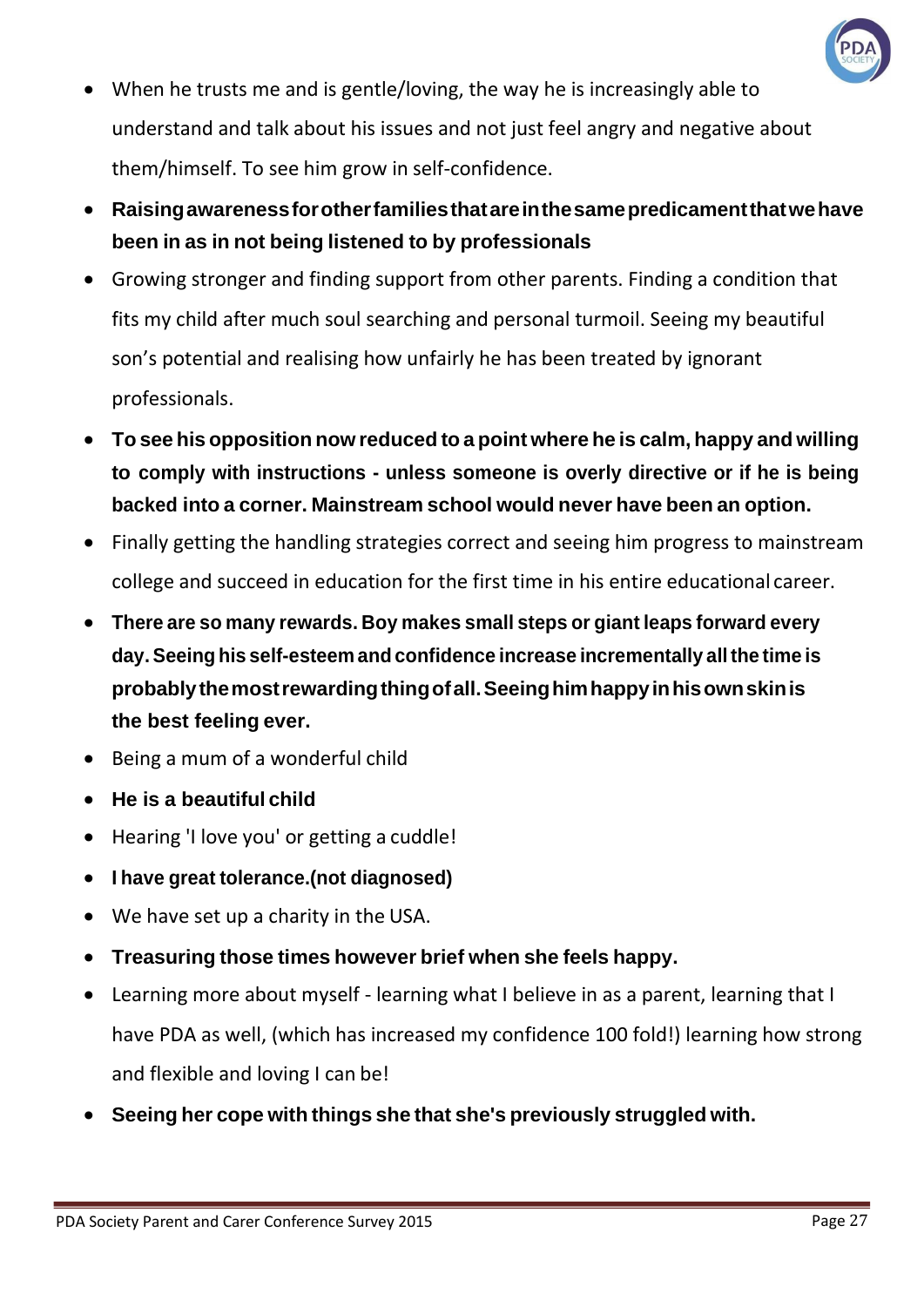

- Building his self-esteem by finding friends for him. I started a Lego club for kids with social difficulties in my son's year and I taught them how to play fairly cooperatively. One of these kids became his best friend at school even though they are in different classes. School reported that the friendship has been a very calming and positive thing for both boys. No more melt downs at school.
- **The small goals beingreached**
- Despite the challenges, my daughter can be very loving and those moments keep me going.
- **Understanding her unique personality by learning about how she functions and struggles with the world. It has made us much closer.**
- Things are very bad for our family at the moment with the lack of support from family members, we would not call it a reward more relief when diagnosed as we had been blaming ourselves for his behaviour in bad parenting
- **Not sure**
- Great personality
- **Mydaughterhasnot saidshe lovesmefor alongtimebutIknowshedoes inthe occasionallittlethingsthatshedoesformeandwithme-andknowingshe's going to be alright**
- Confidence and positivity in knowing we knew better than the 'Professionals' and we were right all along
- **He is a remarkable and extremely talented individual**
- So many of the adults she has interacted with find her enchanting and enthusiastic. She charms them into doing things for her - what a skill to have!
- **TohavemuchmoreunderstandingofindividualsandfamiliesdealingwithASD issues, hidden disabilities. Also to know I'm raising my wonderful son in the best way he can be raised.**
- Being able to help others in similar situations as you end up learning that there is not a great deal of help out there.
- **I view life in a different way , meeting other parents with similar children**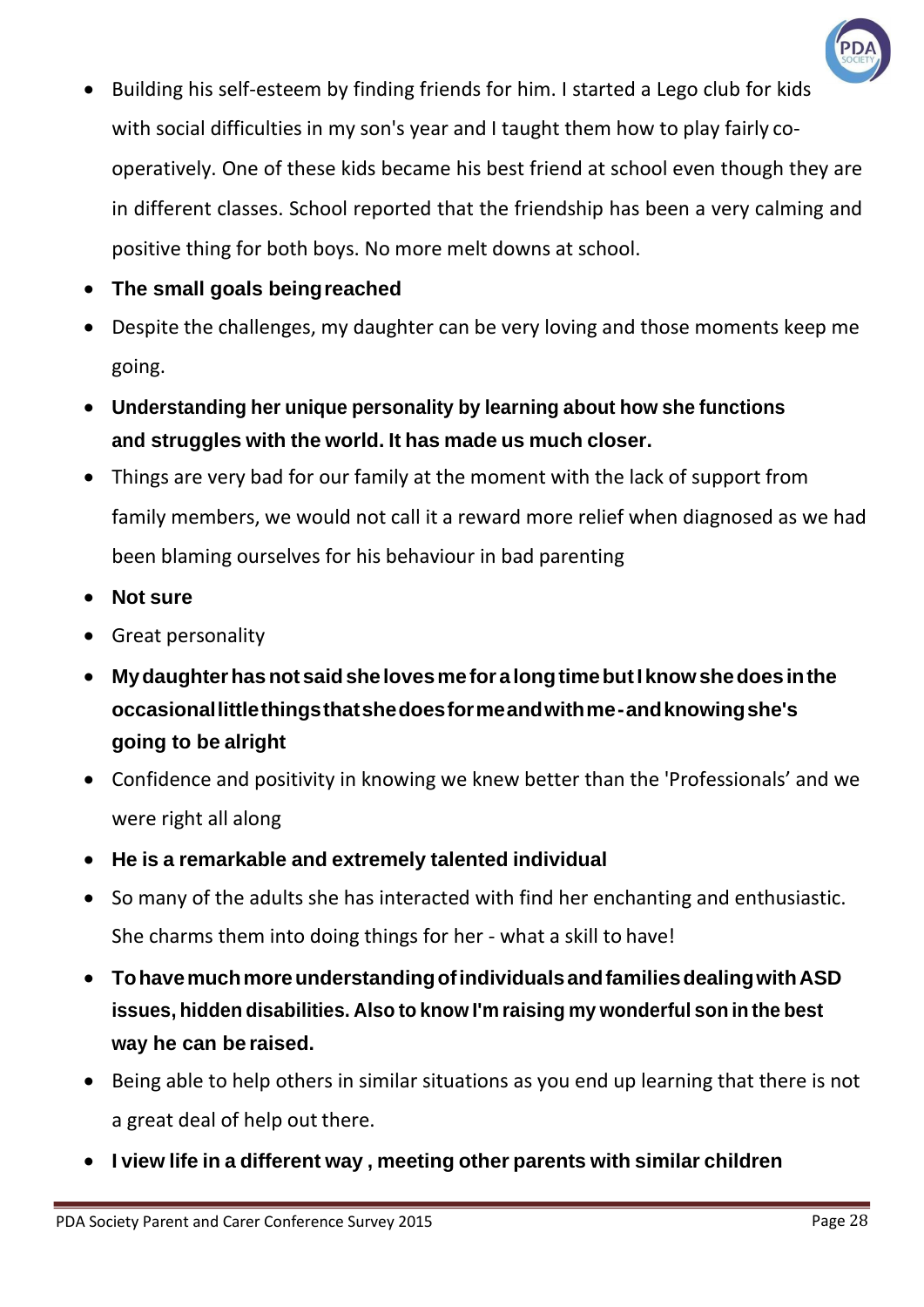

- We are very proud of our son our biggest reward is when he smiles and laughs which is not very often but when he dose he is a dream.
- **She's so clever, seeing herthrive when we adjust our parenting ... Amazing**
- Having a lovely little boy during our positive times
- **The same as any parent I would imagine; finding something he enjoys, the days when he will leave the house and enjoy being a kid.**
- I cannot see anything at the moment
- **I learn something new about her nearly every day. She is so loving**
- "Fighting hard and getting all the support in school he needs.
- **Understanding his condition and seeing him getting back into education (still only part time) and seeing him become more confident knowing that he is being understood. "**
- The joy and love she can give, even though there's really hard times there always there
- **Learningcopingstrategiesandonetooneheislovely. Hasprovidedmewithlots of material for my artwork!!**
- Struggling to find one.
- **Knowing he is more special, now a very loving little boy (when he wants to be)**
- Our strong bond it is frightening, but we are on the journey together.
- **Knowing just how special our son is - he has a lot of strengths and can see things from a perspective that is genuinely interesting**
- Seeing how far we have come, when everyone said put her in a home and forgether. Glad I didn't take that advice
- **Knowing I amtrying everything i can tolearnabout ASD andPDA and atleast partly meeting my child'sneeds**
- Seeing him playing normally with other kids.
- **I'm still waiting!**
- The close bond we have developed in facing the world together.
- **Seeingthe anxietydecrease andseeingthe lovely sideofour sonappear again.**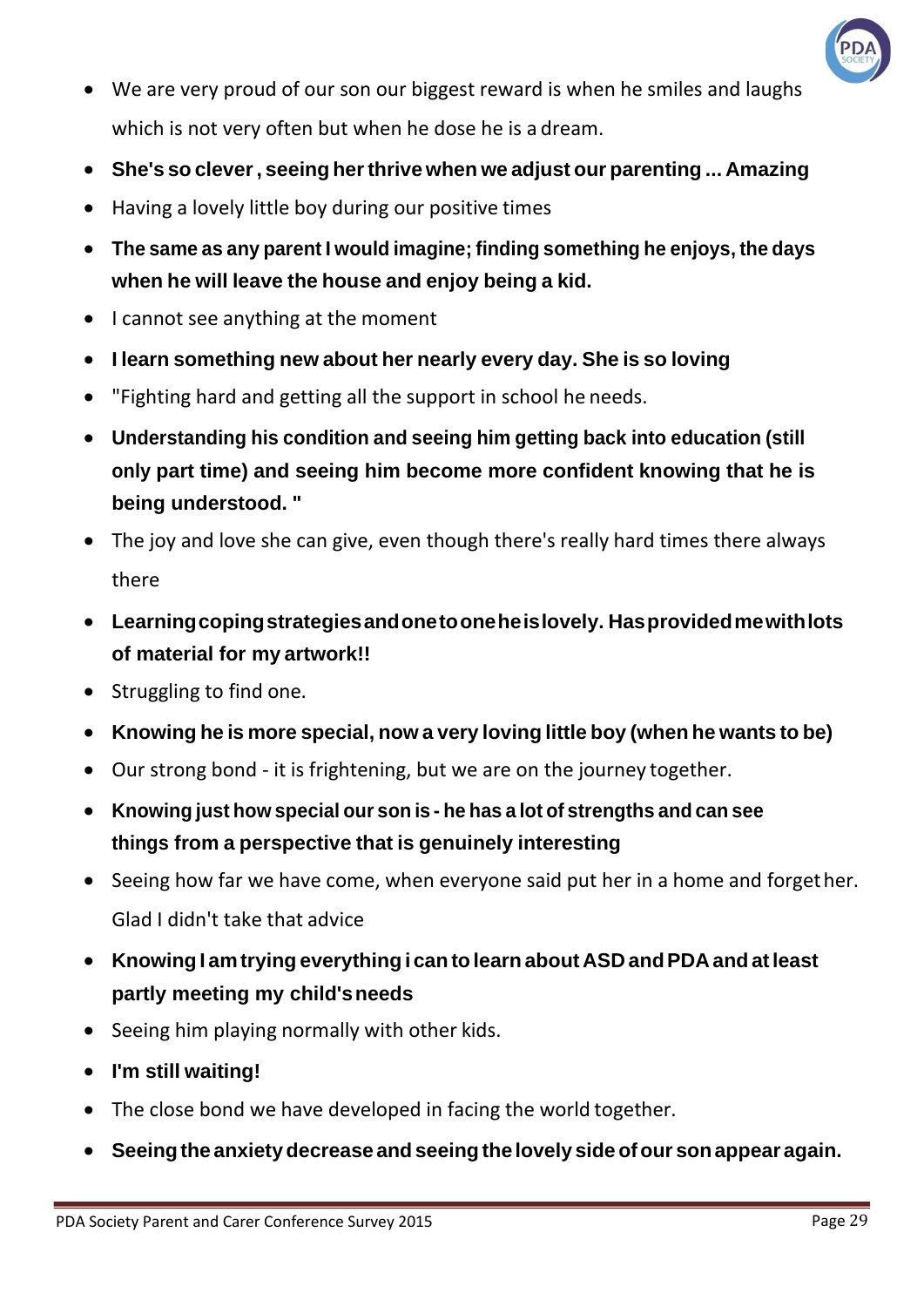

- It is always challenging and I love that I have to learn constantly!
- **Being more compassionate about peoples' short comings and fallibilities. I'm probably more forgiving.**
- The love my son gives me he's very sensitive and loving
- **Having a highly intelligent, bright and funny individual**
- She has qualities that totally set her apart from other children
- **Seeing my son come through some very difficult times and overcoming some anxiety'sandmostofallseeingpastthePDAbehaviourtothelovingkind helpful bright funny boy he is**
- I have found out 'who my child REALLY is' and 'what makes him tick': he is a child with an awesome sense of humour and a highly developed imagination. He is an brave, determined and an overcomer. He is affectionate and charming -though he doesn't know it and he has a future. I adore him.
- **Too difficult to answer**
- Seeing my son start to be able to regulate his emotions better, and find his own strategies to stop him having meltdowns and to see him help others like my younger son who are struggling like he used to with emotional regulation. Also to see him finish school with GCSE's and move onto a college course in a subject which he is interested in (Science)
- **ThetrustheputsinmebecauseheknowsI'mtryingtomakethingseasierforhim (when he's not in high emotional state)**
- To see him starting to understand why he gets angry and frustrated, to see him starting to find coping strategies, listening as he tries to explain PDA to others which helps him understand himself better.
- **Rediscovering HOPE, before understanding PDA we felt so utterly hopeless, we have our bad days even now. But now we have HOPE. Hope that the meltdowns the behaviourtheSEN needs, we willfind a way of getting through this. One day at a time.**
- Having a very quirky, fun and entertaining Doctor Who expert in my family!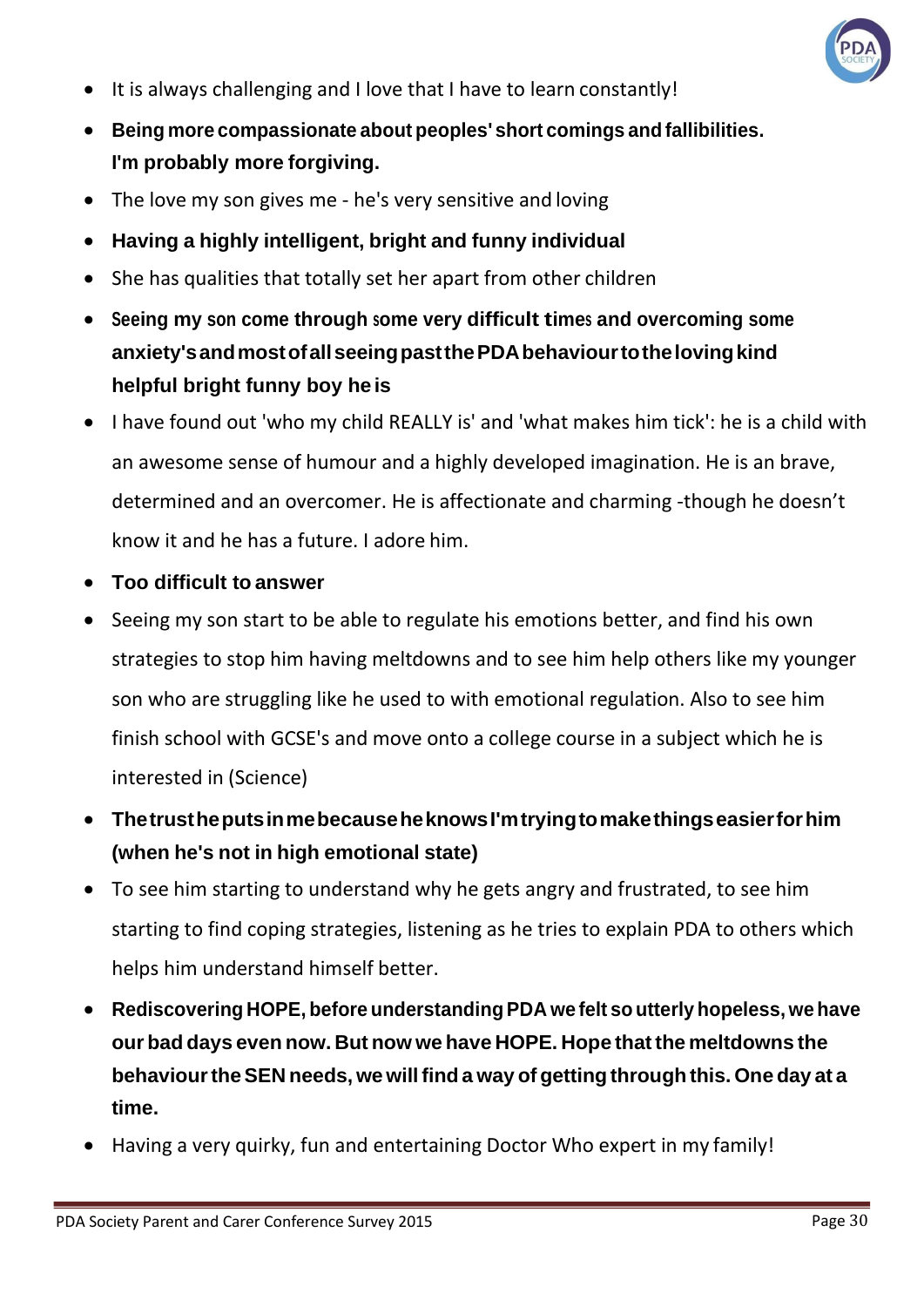

- So much love, trust, knowing I am doing everything I can to make things better for him. My child believing in me to help him.
- **Being able to understand mychild**
- Realising I'm a stronger person than I thought I ever thought I could be
- **Unconditional love**
- Keeps me fit met some lovely parents
- **Sometimesmychildwantsahug.Theserareoccasions areworththeheartache.**
- When they say they love us.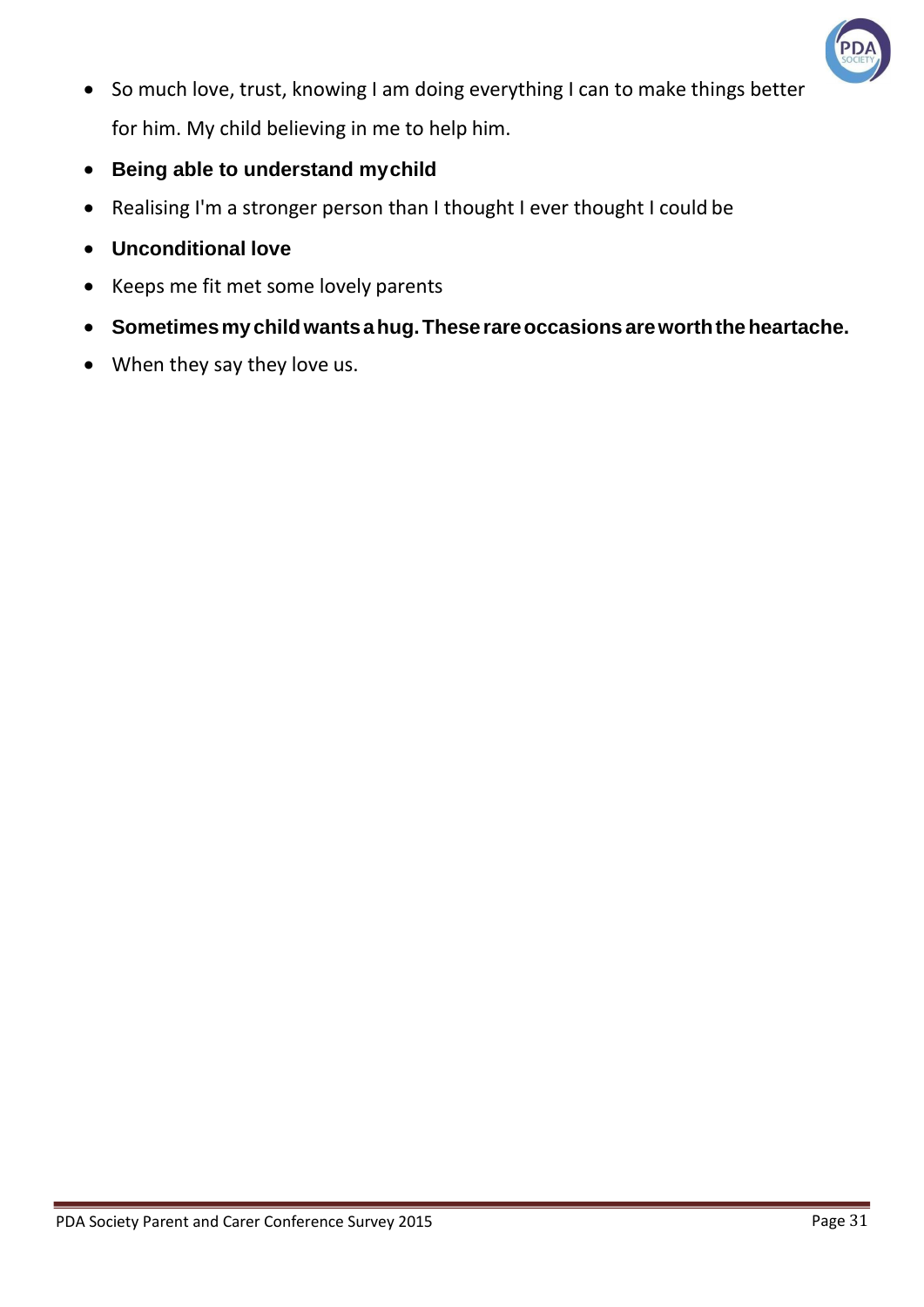#### **Question 5: Is there anyone you would like to say "thank you"**



#### **to?**

- My husband!!!!!
- **JackieRichardsonandEmmaMorrisforsettingupaparentsupportgroup they have helped me feel less isolated and alone**.
- Miss Kate Westwood, SENCO at Heatherbrook Primary School, Leicester
- **EveryoneatthePDAsocietyandalltheprofessionalsworkingtogetPDA recognised as a legitimatediagnosis**
- The general Parents of children with PDA community
- **DrBeverleySteffertwhohasgonebeyondoriginalassessment/diagnosistohelpus!**
- Support workers at carers in Bedfordshire and my local Parent partnership service.
- **God!**
- Jane Sherwin I would not have been able to have got this far without her, she is amazing.
- **MyinspirationshavebeenNevilleStarnes,JaneSherwinandTrishDuffy(ofthe Dinky and Me blog). They have also become good friends and, indeed, colleagues in my PDA support efforts.**
- Facebook page and other PDA parents have made me realise it's not just us going through hell. PDA society website has been a wealth of information
- **ThewholePDAarmy!!!IfI'meverfeelingdowntherearehundredsofparentsand PDAers on Facebook to remind me I'm not alone and i can keep going!!!**
- Mark and Jess Hughes put on a great course- they are lovely people and I would like them to know their help was much appreciated.
- **My family for their continuedsupport.**
- Other parents
- **Jen Wilson, SpecialistSpeech andLanguageTherapist,TraffordBorough Councilforhersupportinschooland advice**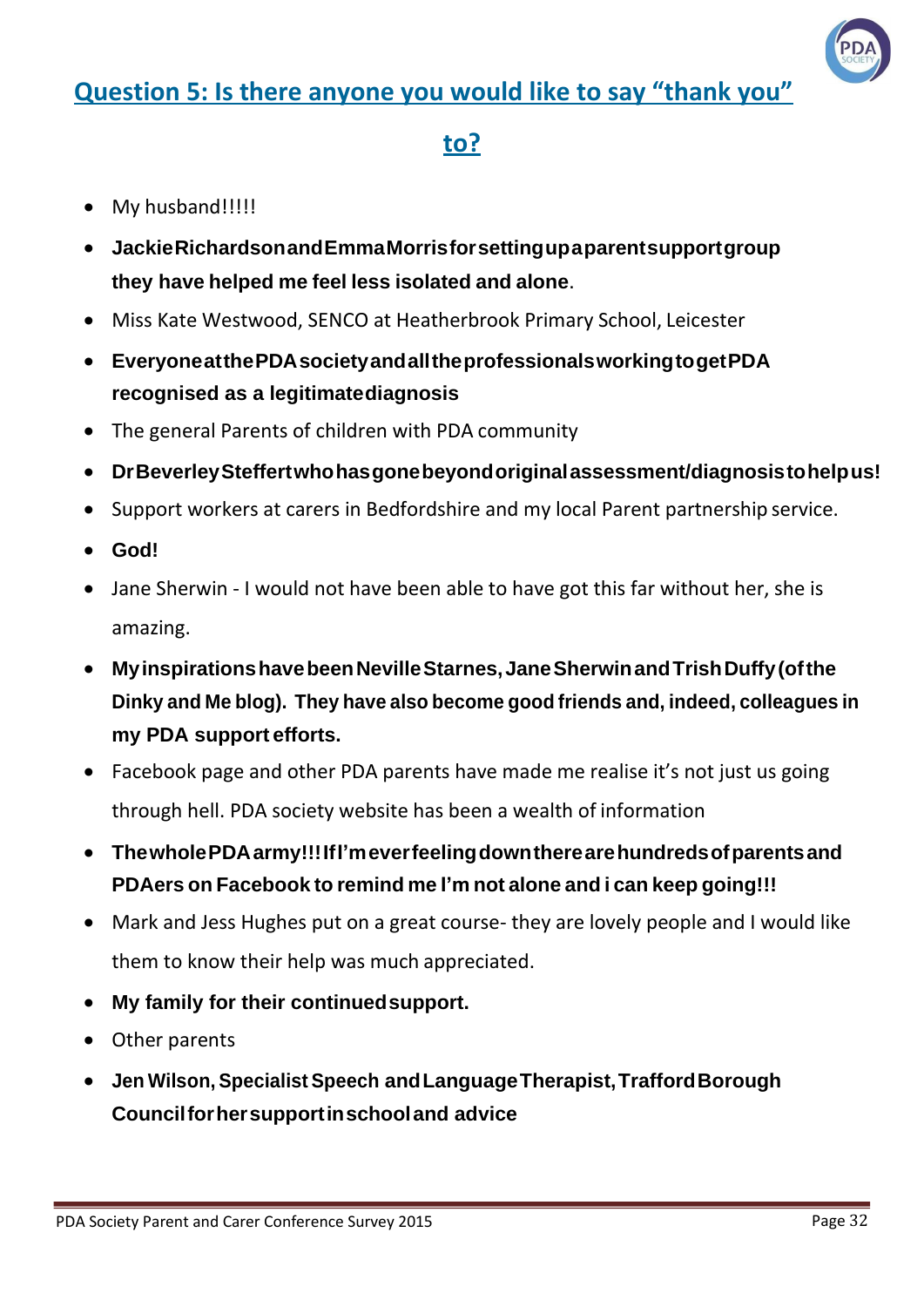

- **ADD-Vance - a charity in Herts that supports families living with ASD/ ADHD**
- "I have recently started working with Cathy May. This is being very useful as it give me time to reflect on what has gone on and how to tweak my approaches. Having someone with PDA experience, but who is not emotionally involved in your case, means that they can be more objective about situations. This helps you to be more reflective. It also helps you be more focused on those little targets.
- **So Yes, Thanks to people like Cathy May and anyone out there whoisbeinga soundingboard/ coachtolistenandguideforparents andstaff dealing with PDA individuals."**
- His teaching assistant Mrs Jamfar
- **His Teaching Assistant after diagnosis of PDA for her ingenuity and creativity in delivering the curriculum.**
- Buckinghamshire Learning Trust Early birds team Hayley Abel and Hil Haddock.
- **Mymum! Whilstshedidn'tanddoesn'tunderstandPDA,herloveandsupport helpedmethroughwhenotherfriendsandfamilywerelessthansupportive**
- No, sorry.
- Judy Eaton, Private Clinical Psychologist. Mark and Ange Knowles and Paula Webb who ran the first parents course and educated us about PDA.
- **CAMHS Doncaster**
- Just to other parents/ carers for being so open on the support groups making it feel like a safe place to vent, laugh or cry
- **Our CAHMS councillor**
- Mick Rimmington who ran a course on behaviour that helped change our perception and understand the reasons behind the behaviours. PDA Facebook pages and the support and help from other parents who go through similar challenges and struggles. It's nice to be able to chat and vent in an understanding environment. And massive thanks to the PDA society website that is so informative on all areas of PDA and is a life line of information. Im looking forward to the conference thank you.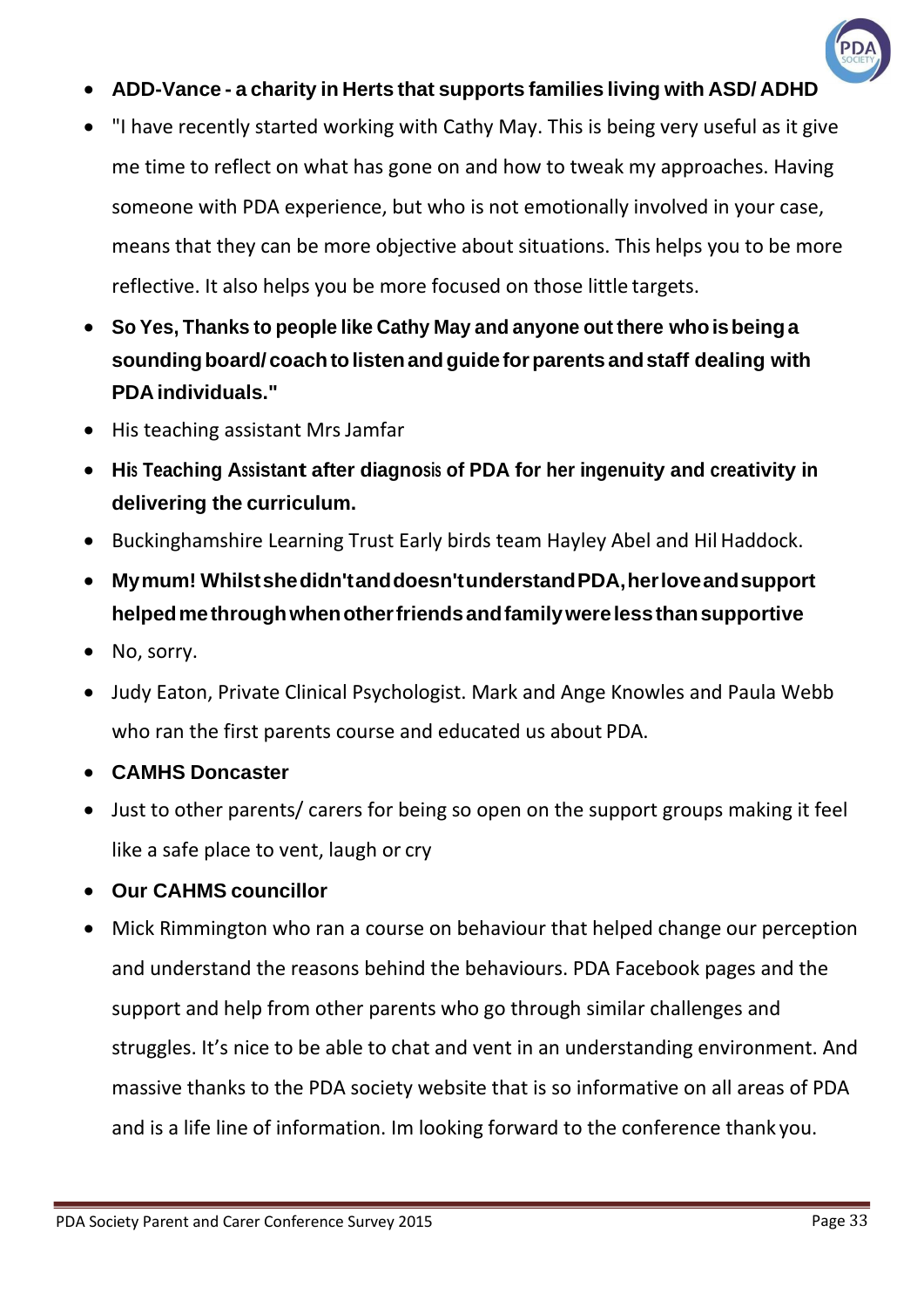

- "I would like to say thank you to our health visitor Jane, she was honest and supportive from the first day we had concerns about my son's development. Without her support we would be where we are today. She told me that I couldn't help him until I accepted his difficulties myself. She was right and those words gave me the strength to keep fighting for him. "
- **JuliaDauntandthePDASociety,DrJoJones,BedfordshirePDAGroup,SoniaOwen - Action for Asperger's, Families in Focus, Autism Bedfordshire**
- That's a nice offer but it's also a bit weird so thank you but no thank you. :)
- **Challenging behaviour foundation**
- Add-Vance
- **Ruth Fidler and Pat Smithoriginally.**
- "Mrs Judith Smith SENCO at King Egbert's School
- **David FongClinicalPsychologist and Nisha Alex at Centenary CAMHSSheffield, David College support worker at school.**
- Tracey and Debra at Sheffield support group, Paula for running the Rotherham PDA course for parents"
- **JoolzPhillips-abestfriendI'vemadesincehavingmychildwhoalsohasachild with PDA, I could not have coped and still wouldn't cope without her.**
- Blue Millicent Neville for many long conversations in the early days. They were my only source of information at the time.
- **Carol Ward from West Bridgford Nottingham for being a constant support**
- Jo Jones. She is amazing. Mark and Jessany Hughes for running a PDA course
- **My eldest daughter and son who have supported me caring fortheir sister.**
- Our speech therapist
- **PDA support group**
- Unfortunately, I have had to help myself in all of this so a big pat on the back goes to... 'Me'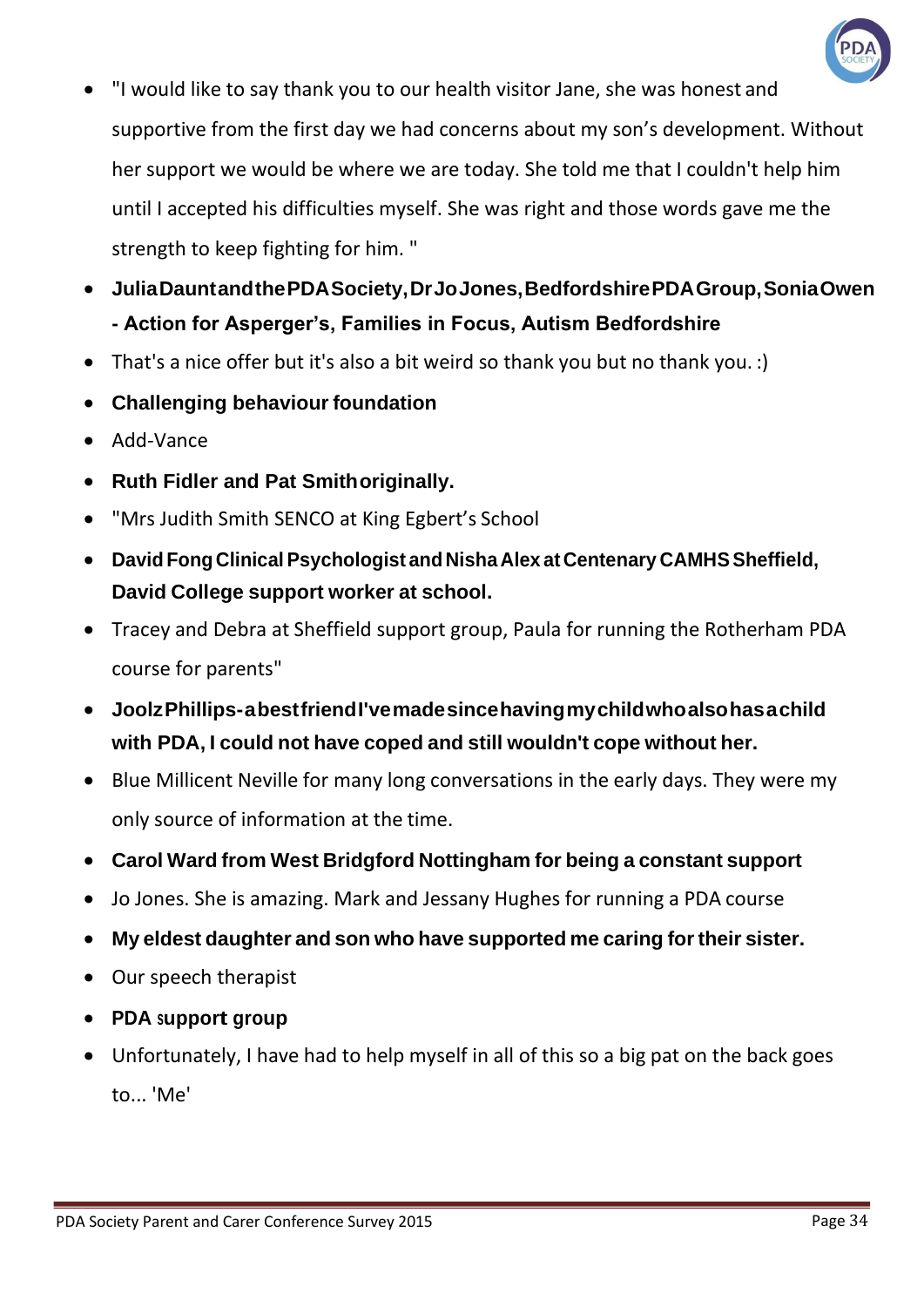

- Julia Daunt and her fellow colleagues in the PDA Society; Dr Jo Jones and colleagues; Bedfordshire PDA Group; Dr Elizabeth Willer, GP, Highlands, Flitwick; Sonia Owen and Elaine Nicholson Action for Asperger's; Autism Bedfordshire; Sandra at PWhr; Families in Focus; The Maudsley.
- **Lewisham Police have helped with De-escalation. There should be other services available to help but there doesn't seem to be immediate response services apart from the police. Thank you to them.**
- Those few individuals that believed in us, you won't know their names they won't be at the conference
- **Anyoneandeveryonewhotrulylistenedtoourconcernsanddidnotblame our parenting skills.**
- My mum. Jean Phillips who has been an amazing support through everything.
- **Iwon't knowanyone atthe conferencebutIhavehadhelpfrom thewebsiteofthe Elizabeth Newton Centre which helped with practical advice 10 years ago.**
- Trace Mcquillian Smith, was the first person to recognise our struggle and point us in the direction of information...thank you so much Trace , best wishes,
- **Jane Sherwin**
- The UK, NW & worldwide PDA sites. Support and understanding beyond. Jude Seaward - advice without judgement.
- **Fiona Slomovic SEN Advocate, Bridget McCabe counsellor**
- The Facebook PDA UK group and PDA (the lighter side). The support from everyone in those groups is fantastic, to the PDA society for providing all the information and help when needed. Maverick Television for helping us get a diagnosis as I dread to think where we would be now.
- **My husband for sticking it out with me**
- Not yet!
- **Friends and family (but won't be at conference).**
- Cathy May mentioned the possibility of the diagnosis and we would be on a different path if it weren't for her.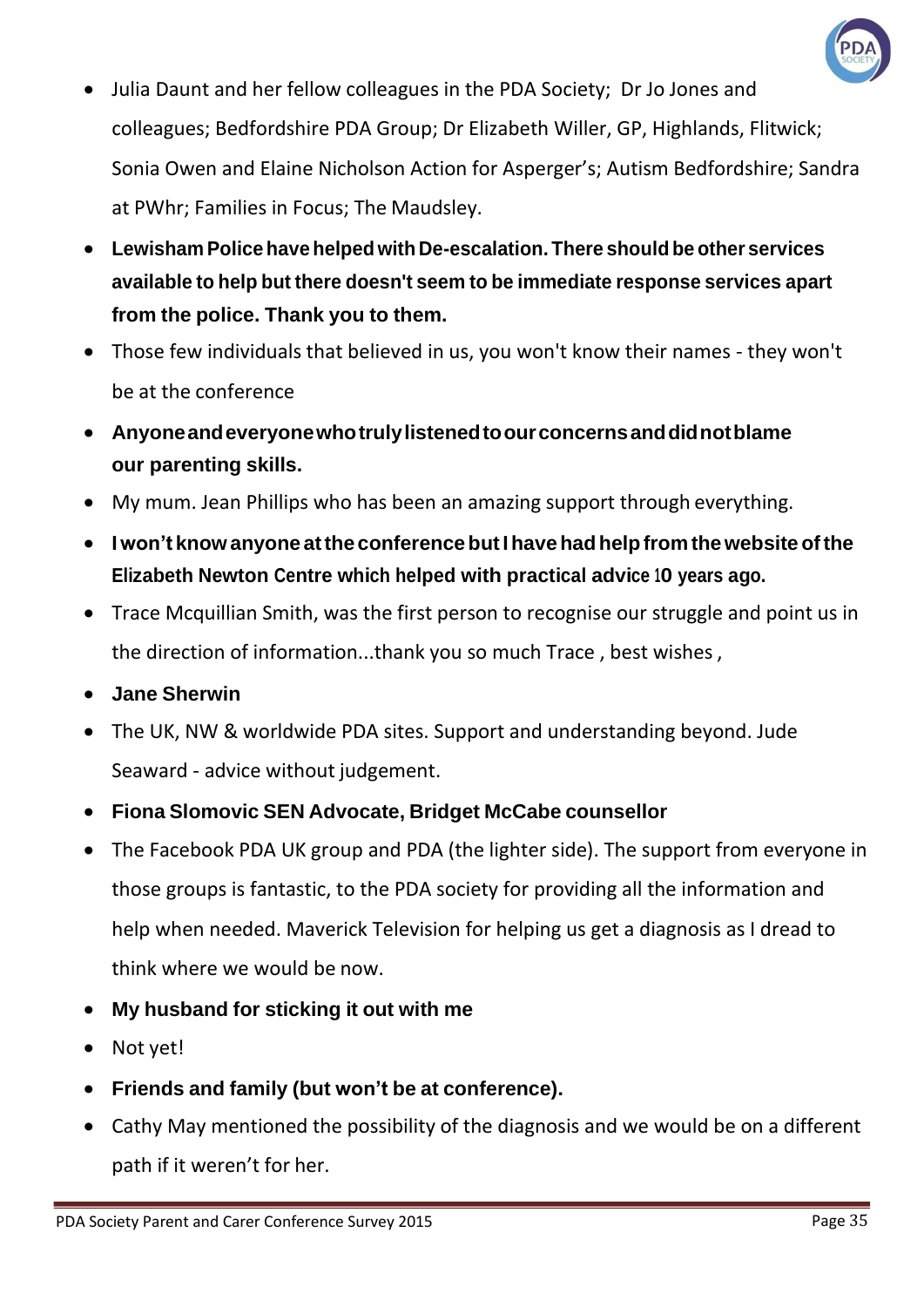

- Her p.a. Estelle
- **Phil Christie, Jane Sherwin for their writings**
- The support networks on the Facebook PDA groups.
- **Debbie Thelwell for her support and understanding.**
- The PDA society and other PDA parents I have met.
- **Moose, Webb and Debra from the forum forreally helpfulresponses to posts. The other local parents I have met too.**
- Our EHCP Co-ordinator, Kim Breen, has been fantastic; an experienced head teacher before joining the LA she's advocated on our son's behalf, recognizing the primary school's inadequacy, and helped secure the best available educational provision possible.
- **TheleadSencoatmysonsschoolwhotoldmeaboutPDAitwasahugelightbulb moment!**
- Ron Fortuna @ Target Autism for recommending the conference to me and Educational Psychologist Kate Forder for hersupport.
- **Dr Jo Jones**
- All the staff at my son school NAS Robert Ogden school, without these people my son would be without an education
- **LyndaRay-grandma,whoshowedmewhatitmeanstohaveunconditionallove for your child.**
- Debbie West For teaching me so much about PDA and for always being able to see things in a balanced way."
- "Gill Capaldi, at that time she was an Early Years Special Needs teacher who supported me to get the right nursery placement for my son, and to start the process of getting a statement of special educational needs.
- **Helen Gill, Speech and Language Therapist (time4talking) and Liz Watkins, Senior Occupational therapist who worked at Rotherham Child Development Centre, and along with a colleague first told us about PDA.**